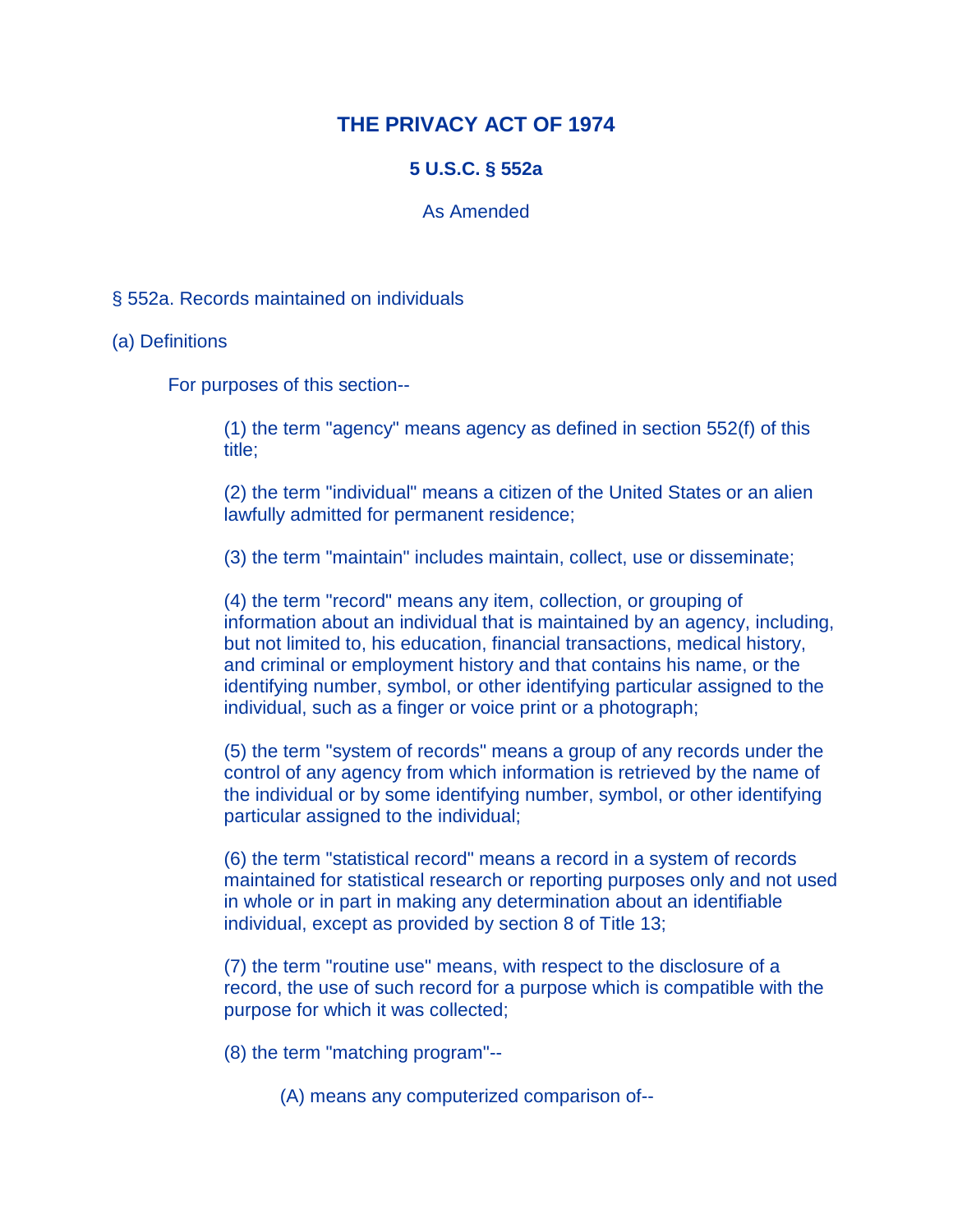(i) two or more automated systems of records or a system of records with non-Federal records for the purpose of-- (I) establishing or verifying the eligibility of, or continuing compliance with statutory and regulatory requirements by, applicants for, recipients or beneficiaries of, participants in, or providers of services with respect to, cash or in-kind assistance or payments under Federal benefit programs, or

(II) recouping payments or delinquent debts under such Federal benefit programs, or

(ii) two or more automated Federal personnel or payroll systems of records or a system of Federal personnel or payroll records with non-Federal records,

(B) but does not include--

(i) matches performed to produce aggregate statistical data without any personal identifiers;

(ii) matches performed to support any research or statistical project, the specific data of which may not be used to make decisions concerning the rights, benefits, or privileges of specific individuals;

(iii) matches performed, by an agency (or component thereof) which performs as its principal function any activity pertaining to the enforcement of criminal laws, subsequent to the initiation of a specific criminal or civil law enforcement investigation of a named person or persons for the purpose of gathering evidence against such person or persons;

(iv) matches of tax information (I) pursuant to section 6103(d) of the Internal Revenue Code of 1986, (II) for purposes of tax administration as defined in section 6103(b)(4) of such Code, (III) for the purpose of intercepting a tax refund due an individual under authority granted by section 404(e), 464, or 1137 of the Social Security Act; or (IV) for the purpose of intercepting a tax refund due an individual under any other tax refund intercept program authorized by statute which has been determined by the Director of the Office of Management and Budget to contain verification, notice, and hearing requirements that are substantially similar to the procedures in section 1137 of the Social Security Act;

#### (v) matches--

(I) using records predominantly relating to Federal personnel, that are performed for routine administrative purposes (subject to guidance provided by the Director of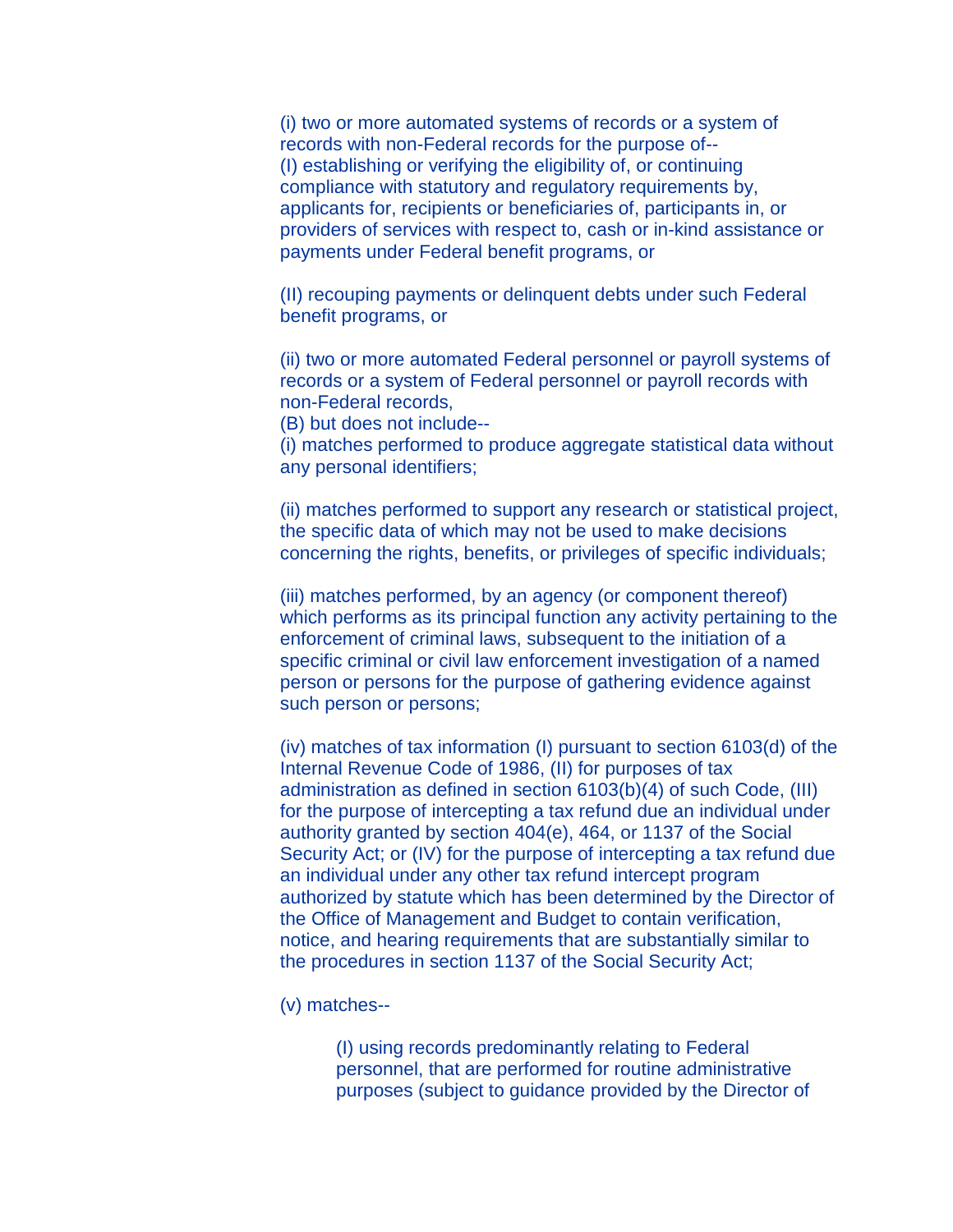the Office of Management and Budget pursuant to subsection (v)); or

(II) conducted by an agency using only records from systems of records maintained by that agency;

if the purpose of the match is not to take any adverse financial, personnel, disciplinary, or other adverse action against Federal personnel; or

(vi) matches performed for foreign counterintelligence purposes or to produce background checks for security clearances of Federal personnel or Federal contractor personnel;

(vii) matches performed incident to a levy described in section 6103(k)(8) of the Internal Revenue Code of 1986; or

(viii) matches performed pursuant to section  $202(x)(3)$  or  $1611(e)(1)$ of the Social Security Act (42 U.S.C. § 402(x)(3), § 1382(e)(1);

(9) the term "recipient agency" means any agency, or contractor thereof, receiving records contained in a system of records from a source agency for use in a matching program;

(10) the term "non-Federal agency" means any State or local government, or agency thereof, which receives records contained in a system of records from a source agency for use in a matching program;

(11) the term "source agency" means any agency which discloses records contained in a system of records to be used in a matching program, or any State or local government, or agency thereof, which discloses records to be used in a matching program;

(12) the term "Federal benefit program" means any program administered or funded by the Federal Government, or by any agent or State on behalf of the Federal Government, providing cash or in-kind assistance in the form of payments, grants, loans, or loan guarantees to individuals; and

(13) the term "Federal personnel" means officers and employees of the Government of the United States, members of the uniformed services (including members of the Reserve Components), individuals entitled to receive immediate or deferred retirement benefits under any retirement program of the Government of the United States (including survivor benefits).

(b) Conditions of disclosure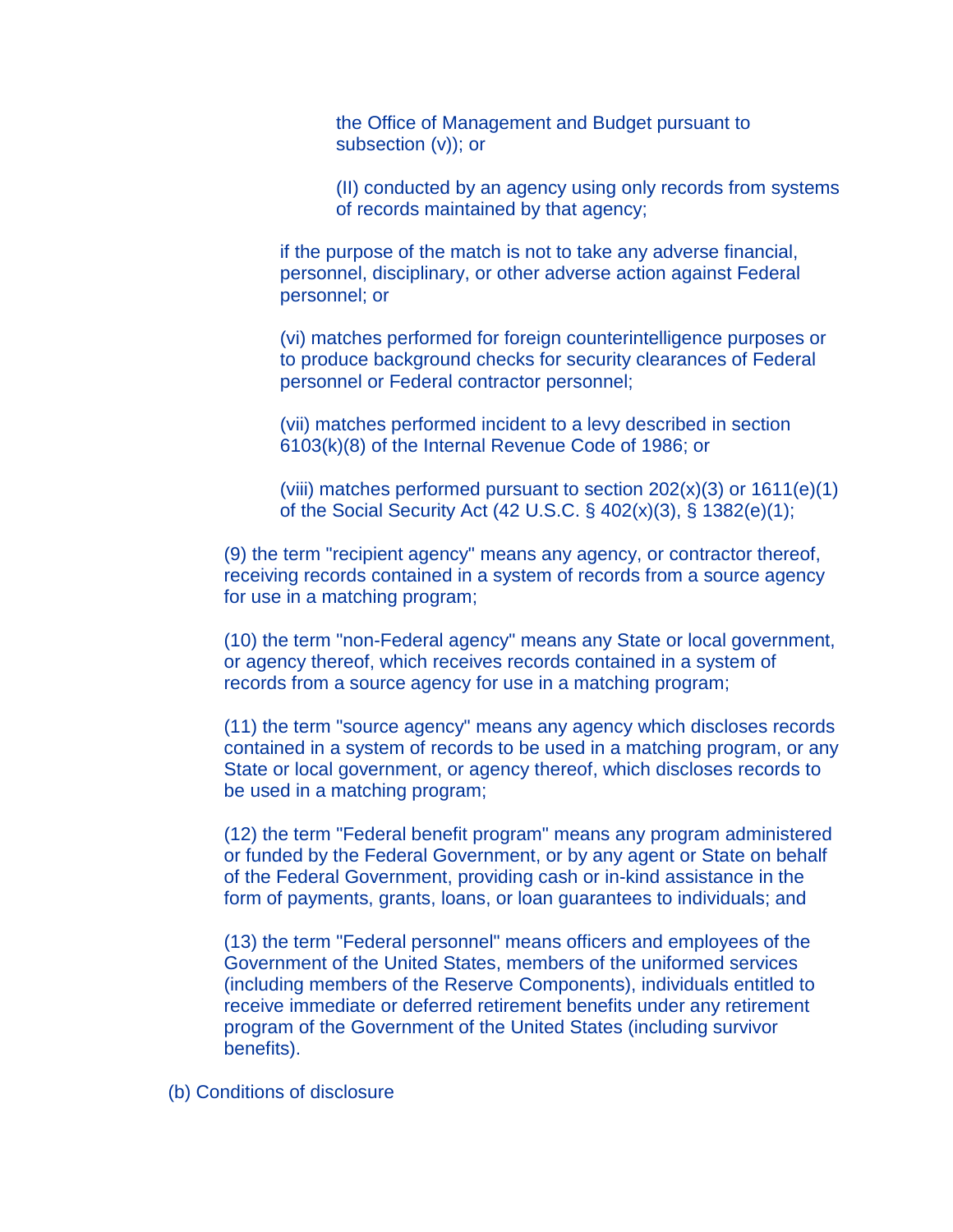No agency shall disclose any record which is contained in a system of records by any means of communication to any person, or to another agency, except pursuant to a written request by, or with the prior written consent of, the individual to whom the record pertains, unless disclosure of the record would be--

(1) to those officers and employees of the agency which maintains the record who have a need for the record in the performance of their duties;

(2) required under section 552 of this title;

(3) for a routine use as defined in subsection (a)(7) of this section and described under subsection (e)(4)(D) of this section;

(4) to the Bureau of the Census for purposes of planning or carrying out a census or survey or related activity pursuant to the provisions of Title 13;

(5) to a recipient who has provided the agency with advance adequate written assurance that the record will be used solely as a statistical research or reporting record, and the record is to be transferred in a form that is not individually identifiable;

(6) to the National Archives and Records Administration as a record which has sufficient historical or other value to warrant its continued preservation by the United States Government, or for evaluation by the Archivist of the United States or the designee of the Archivist to determine whether the record has such value;

(7) to another agency or to an instrumentality of any governmental jurisdiction within or under the control of the United States for a civil or criminal law enforcement activity if the activity is authorized by law, and if the head of the agency or instrumentality has made a written request to the agency which maintains the record specifying the particular portion desired and the law enforcement activity for which the record is sought;

(8) to a person pursuant to a showing of compelling circumstances affecting the health or safety of an individual if upon such disclosure notification is transmitted to the last known address of such individual;

(9) to either House of Congress, or, to the extent of matter within its jurisdiction, any committee or subcommittee thereof, any joint committee of Congress or subcommittee of any such joint committee;

(10) to the Comptroller General, or any of his authorized representatives, in the course of the performance of the duties of the General Accounting Office;

(11) pursuant to the order of a court of competent jurisdiction; or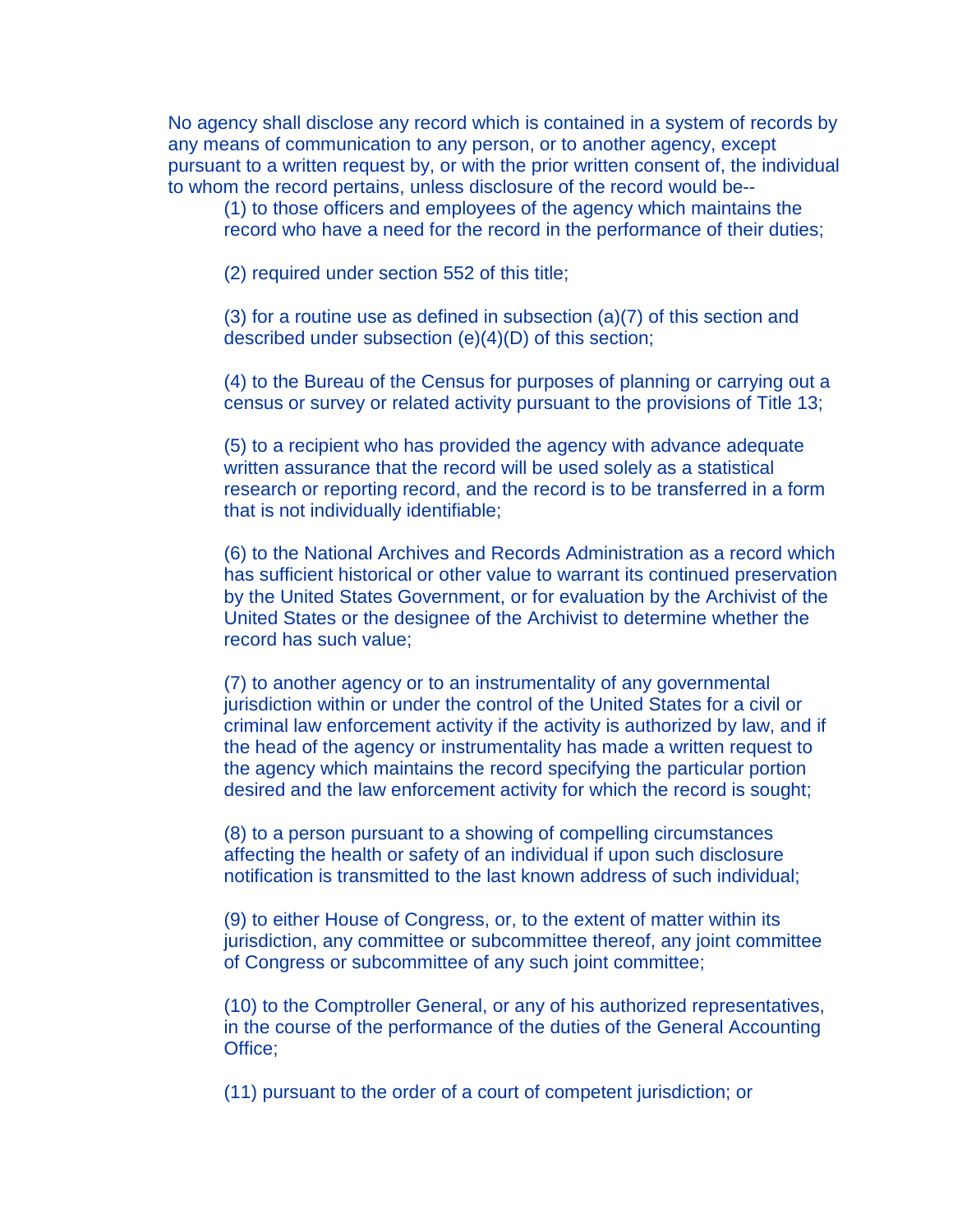(12) to a consumer reporting agency in accordance with section 3711(e) of Title 31.

(c) Accounting of Certain Disclosures

Each agency, with respect to each system of records under its control, shall-- (1) except for disclosures made under subsections  $(b)(1)$  or  $(b)(2)$  of this section, keep an accurate accounting of--

> (A) the date, nature, and purpose of each disclosure of a record to any person or to another agency made under subsection (b) of this section; and

(B) the name and address of the person or agency to whom the disclosure is made;

(2) retain the accounting made under paragraph (1) of this subsection for at least five years or the life of the record, whichever is longer, after the disclosure for which the accounting is made;

(3) except for disclosures made under subsection (b)(7) of this section, make the accounting made under paragraph (1) of this subsection available to the individual named in the record at his request; and

(4) inform any person or other agency about any correction or notation of dispute made by the agency in accordance with subsection (d) of this section of any record that has been disclosed to the person or agency if an accounting of the disclosure was made.

(d) Access to records

Each agency that maintains a system of records shall--

(1) upon request by any individual to gain access to his record or to any information pertaining to him which is contained in the system, permit him and upon his request, a person of his own choosing to accompany him, to review the record and have a copy made of all or any portion thereof in a form comprehensible to him, except that the agency may require the individual to furnish a written statement authorizing discussion of that individual's record in the accompanying person's presence;

(2) permit the individual to request amendment of a record pertaining to him and--

(A) not later than 10 days (excluding Saturdays, Sundays, and legal public holidays) after the date of receipt of such request, acknowledge in writing such receipt; and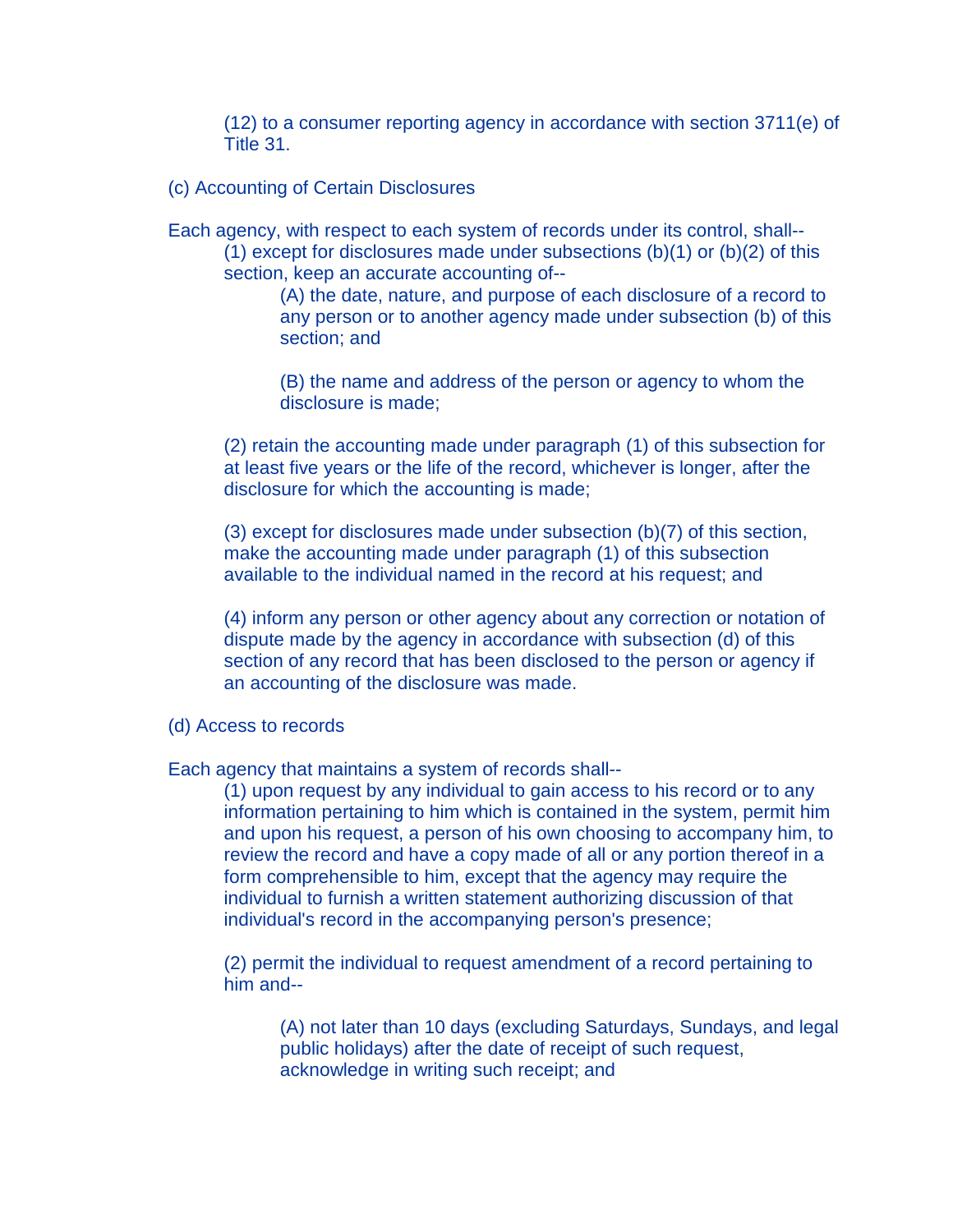(B) promptly, either--

(i) make any correction of any portion thereof which the individual believes is not accurate, relevant, timely, or complete; or

(ii) inform the individual of its refusal to amend the record in accordance with his request, the reason for the refusal, the procedures established by the agency for the individual to request a review of that refusal by the head of the agency or an officer designated by the head of the agency, and the name and business address of that official;

(3) permit the individual who disagrees with the refusal of the agency to amend his record to request a review of such refusal, and not later than 30 days (excluding Saturdays, Sundays, and legal public holidays) from the date on which the individual requests such review, complete such review and make a final determination unless, for good cause shown, the head of the agency extends such 30-day period; and if, after his review, the reviewing official also refuses to amend the record in accordance with the request, permit the individual to file with the agency a concise statement setting forth the reasons for his disagreement with the refusal of the agency, and notify the individual of the provisions for judicial review of the reviewing official's determination under subsection (g)(1)(A) of this section;

(4) in any disclosure, containing information about which the individual has filed a statement of disagreement, occurring after the filing of the statement under paragraph (3) of this subsection, clearly note any portion of the record which is disputed and provide copies of the statement and, if the agency deems it appropriate, copies of a concise statement of the reasons of the agency for not making the amendments requested, to persons or other agencies to whom the disputed record has been disclosed; and

(5) nothing in this section shall allow an individual access to any information compiled in reasonable anticipation of a civil action or proceeding.

(e) Agency requirements

Each agency that maintains a system of records shall--

(1) maintain in its records only such information about an individual as is relevant and necessary to accomplish a purpose of the agency required to be accomplished by statute or by Executive order of the President;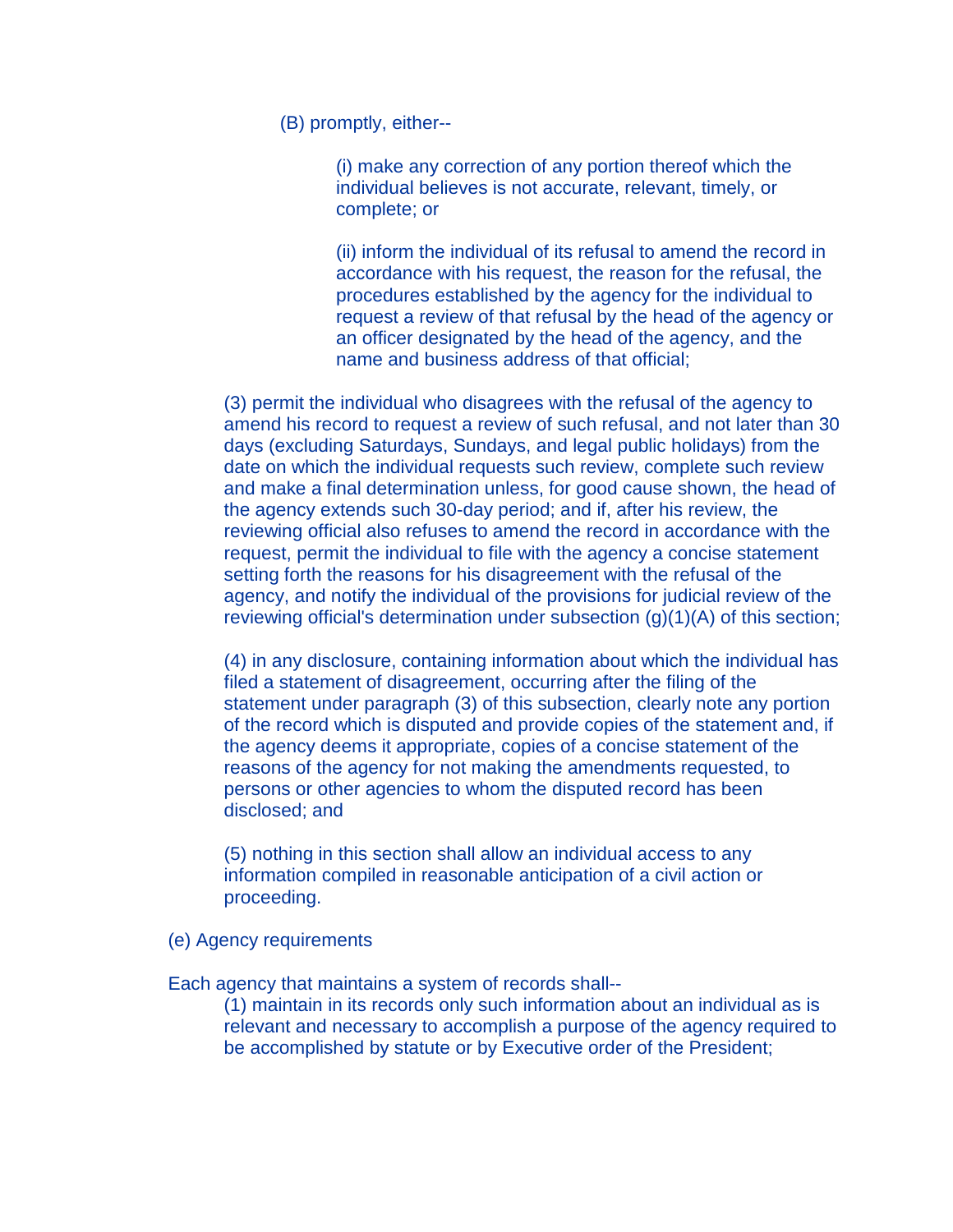(2) collect information to the greatest extent practicable directly from the subject individual when the information may result in adverse determinations about an individual's rights, benefits, and privileges under Federal programs;

(3) inform each individual whom it asks to supply information, on the form which it uses to collect the information or on a separate form that can be retained by the individual--

(A) the authority (whether granted by statute, or by Executive order of the President) which authorizes the solicitation of the information and whether disclosure of such information is mandatory or voluntary;

(B) the principal purpose or purposes for which the information is intended to be used;

(C) the routine uses which may be made of the information, as published pursuant to paragraph (4)(D) of this subsection; and

(D) the effects on him, if any, of not providing all or any part of the requested information;

(4) subject to the provisions of paragraph (11) of this subsection, publish in the Federal Register upon establishment or revision a notice of the existence and character of the system of records, which notice shall include--

(A) the name and location of the system;

(B) the categories of individuals on whom records are maintained in the system;

(C) the categories of records maintained in the system;

(D) each routine use of the records contained in the system, including the categories of users and the purpose of such use;

(E) the policies and practices of the agency regarding storage, retrievability, access controls, retention, and disposal of the records;

(F) the title and business address of the agency official who is responsible for the system of records;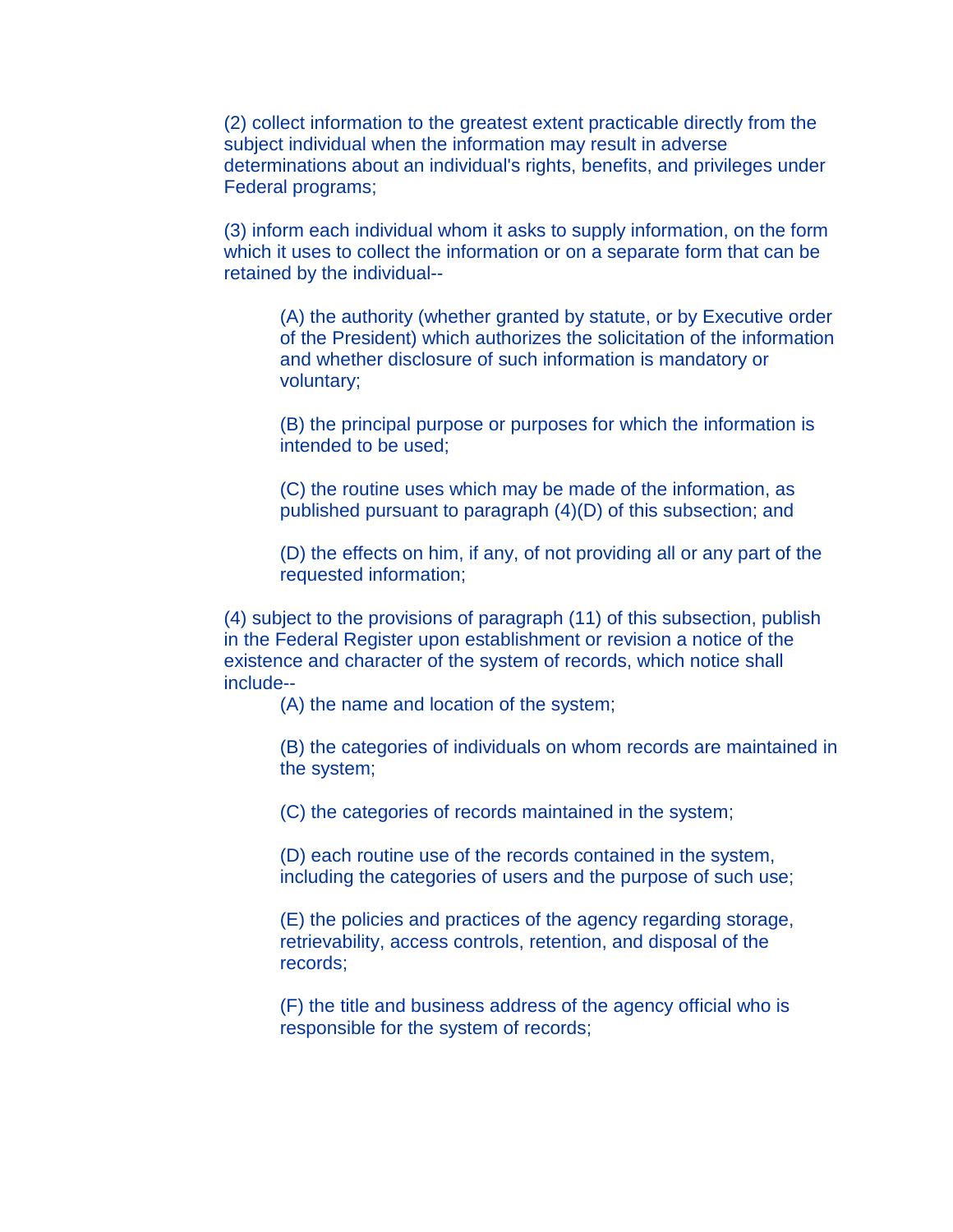(G) the agency procedures whereby an individual can be notified at his request if the system of records contains a record pertaining to him;

(H) the agency procedures whereby an individual can be notified at his request how he can gain access to any record pertaining to him contained in the system of records, and how he can contest its content; and

(I) the categories of sources of records in the system;

(5) maintain all records which are used by the agency in making any determination about any individual with such accuracy, relevance, timeliness, and completeness as is reasonably necessary to assure fairness to the individual in the determination;

(6) prior to disseminating any record about an individual to any person other than an agency, unless the dissemination is made pursuant to subsection (b)(2) of this section, make reasonable efforts to assure that such records are accurate, complete, timely, and relevant for agency purposes;

(7) maintain no record describing how any individual exercises rights guaranteed by the First Amendment unless expressly authorized by statute or by the individual about whom the record is maintained or unless pertinent to and within the scope of an authorized law enforcement activity;

(8) make reasonable efforts to serve notice on an individual when any record on such individual is made available to any person under compulsory legal process when such process becomes a matter of public record;

(9) establish rules of conduct for persons involved in the design, development, operation, or maintenance of any system of records, or in maintaining any record, and instruct each such person with respect to such rules and the requirements of this section, including any other rules and procedures adopted pursuant to this section and the penalties for noncompliance;

(10) establish appropriate administrative, technical and physical safeguards to insure the security and confidentiality of records and to protect against any anticipated threats or hazards to their security or integrity which could result in substantial harm, embarrassment, inconvenience, or unfairness to any individual on whom information is maintained;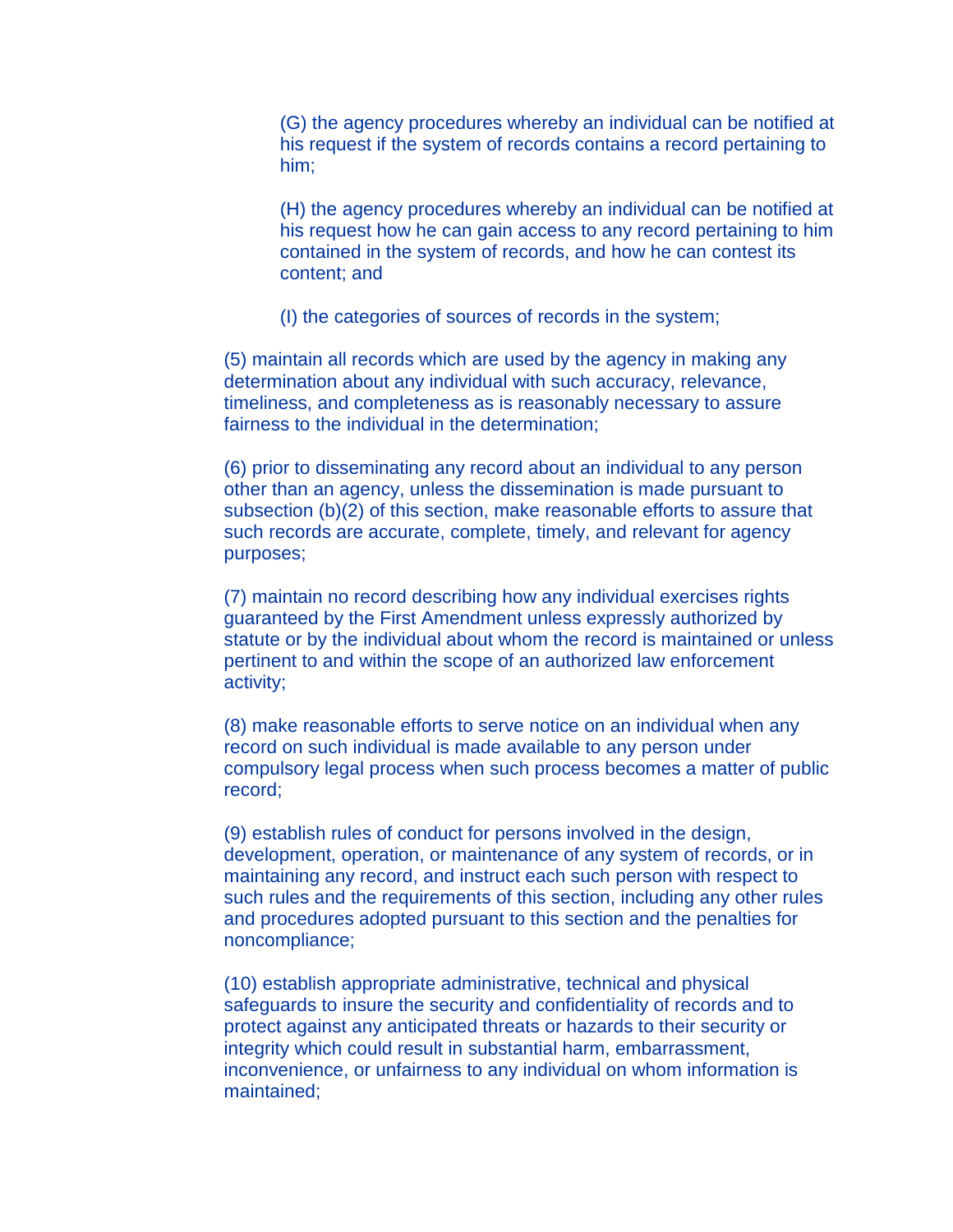(11) at least 30 days prior to publication of information under paragraph (4)(D) of this subsection, publish in the Federal Register notice of any new use or intended use of the information in the system, and provide an opportunity for interested persons to submit written data, views, or arguments to the agency; and

(12) if such agency is a recipient agency or a source agency in a matching program with a non-Federal agency, with respect to any establishment or revision of a matching program, at least 30 days prior to conducting such program, publish in the Federal Register notice of such establishment or revision.

#### (f) Agency rules

In order to carry out the provisions of this section, each agency that maintains a system of records shall promulgate rules, in accordance with the requirements (including general notice) of section 553 of this title, which shall--

(1) establish procedures whereby an individual can be notified in response to his request if any system of records named by the individual contains a record pertaining to him;

(2) define reasonable times, places, and requirements for identifying an individual who requests his record or information pertaining to him before the agency shall make the record or information available to the individual;

(3) establish procedures for the disclosure to an individual upon his request of his record or information pertaining to him, including special procedure, if deemed necessary, for the disclosure to an individual of medical records, including psychological records, pertaining to him;

(4) establish procedures for reviewing a request from an individual concerning the amendment of any record or information pertaining to the individual, for making a determination on the request, for an appeal within the agency of an initial adverse agency determination, and for whatever additional means may be necessary for each individual to be able to exercise fully his rights under this section; and

(5) establish fees to be charged, if any, to any individual for making copies of his record, excluding the cost of any search for and review of the record.

The Office of the Federal Register shall biennially compile and publish the rules promulgated under this subsection and agency notices published under subsection (e)(4) of this section in a form available to the public at low cost.

(g)(1) Civil remedies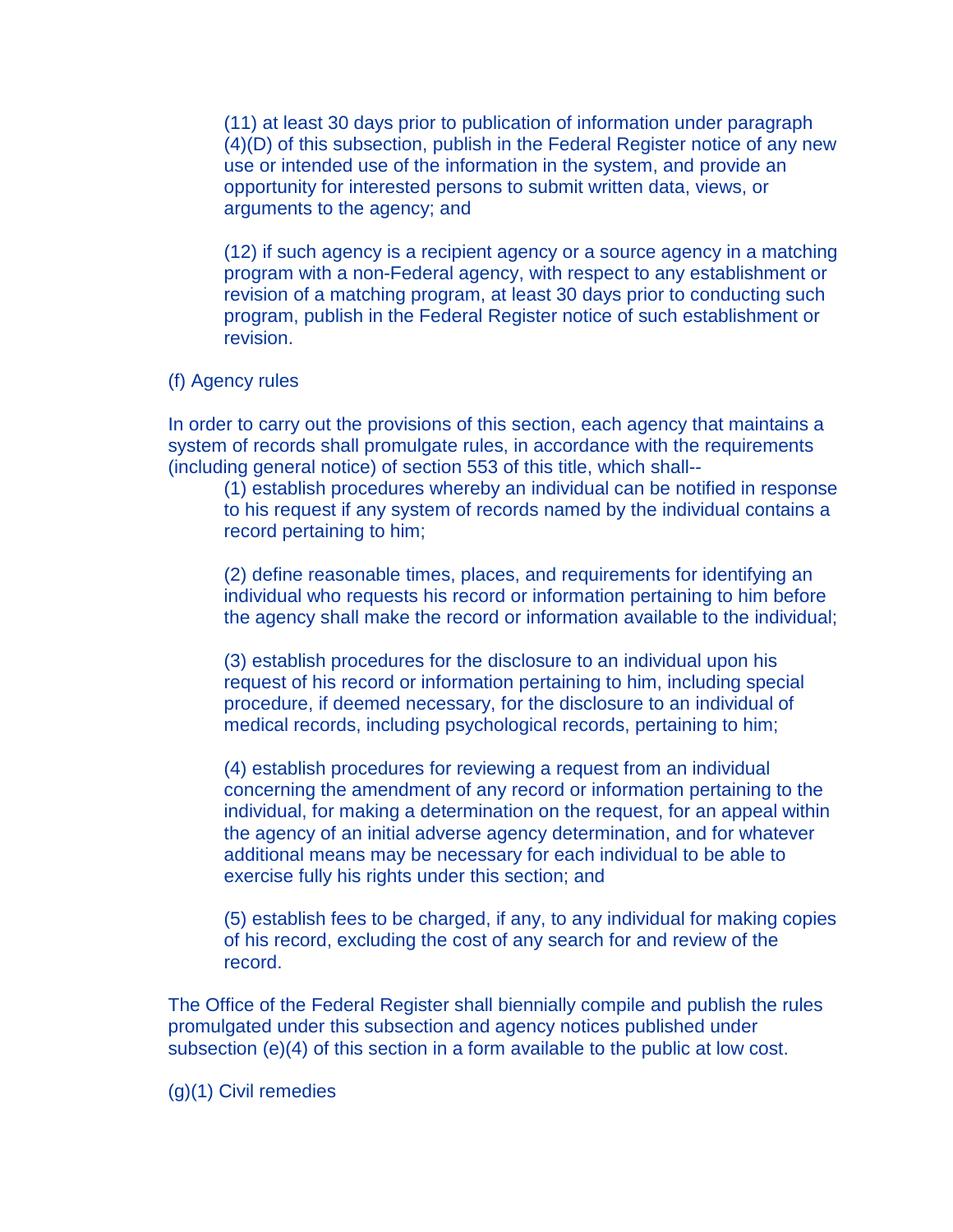### Whenever any agency

(A) makes a determination under subsection (d)(3) of this section not to amend an individual's record in accordance with his request, or fails to make such review in conformity with that subsection;

(B) refuses to comply with an individual request under subsection (d)(1) of this section;

(C) fails to maintain any record concerning any individual with such accuracy, relevance, timeliness, and completeness as is necessary to assure fairness in any determination relating to the qualifications, character, rights, or opportunities of, or benefits to the individual that may be made on the basis of such record, and consequently a determination is made which is adverse to the individual; or

(D) fails to comply with any other provision of this section, or any rule promulgated thereunder, in such a way as to have an adverse effect on an individual, the individual may bring a civil action against the agency, and the district courts of the United States shall have jurisdiction in the matters under the provisions of this subsection.

 $(2)(A)$  In any suit brought under the provisions of subsection  $(q)(1)(A)$  of this section, the court may order the agency to amend the individual's record in accordance with his request or in such other way as the court may direct. In such a case the court shall determine the matter de novo.

(B) The court may assess against the United States reasonable attorney fees and other litigation costs reasonably incurred in any case under this paragraph in which the complainant has substantially prevailed.

 $(3)(A)$  In any suit brought under the provisions of subsection  $(q)(1)(B)$  of this section, the court may enjoin the agency from withholding the records and order the production to the complainant of any agency records improperly withheld from him. In such a case the court shall determine the matter de novo, and may examine the contents of any agency records in camera to determine whether the records or any portion thereof may be withheld under any of the exemptions set forth in subsection (k) of this section, and the burden is on the agency to sustain its action.

(B) The court may assess against the United States reasonable attorney fees and other litigation costs reasonably incurred in any case under this paragraph in which the complainant has substantially prevailed.

(4) In any suit brought under the provisions of subsection  $(g)(1)(C)$  or  $(D)$ of this section in which the court determines that the agency acted in a manner which was intentional or willful, the United States shall be liable to the individual in an amount equal to the sum of--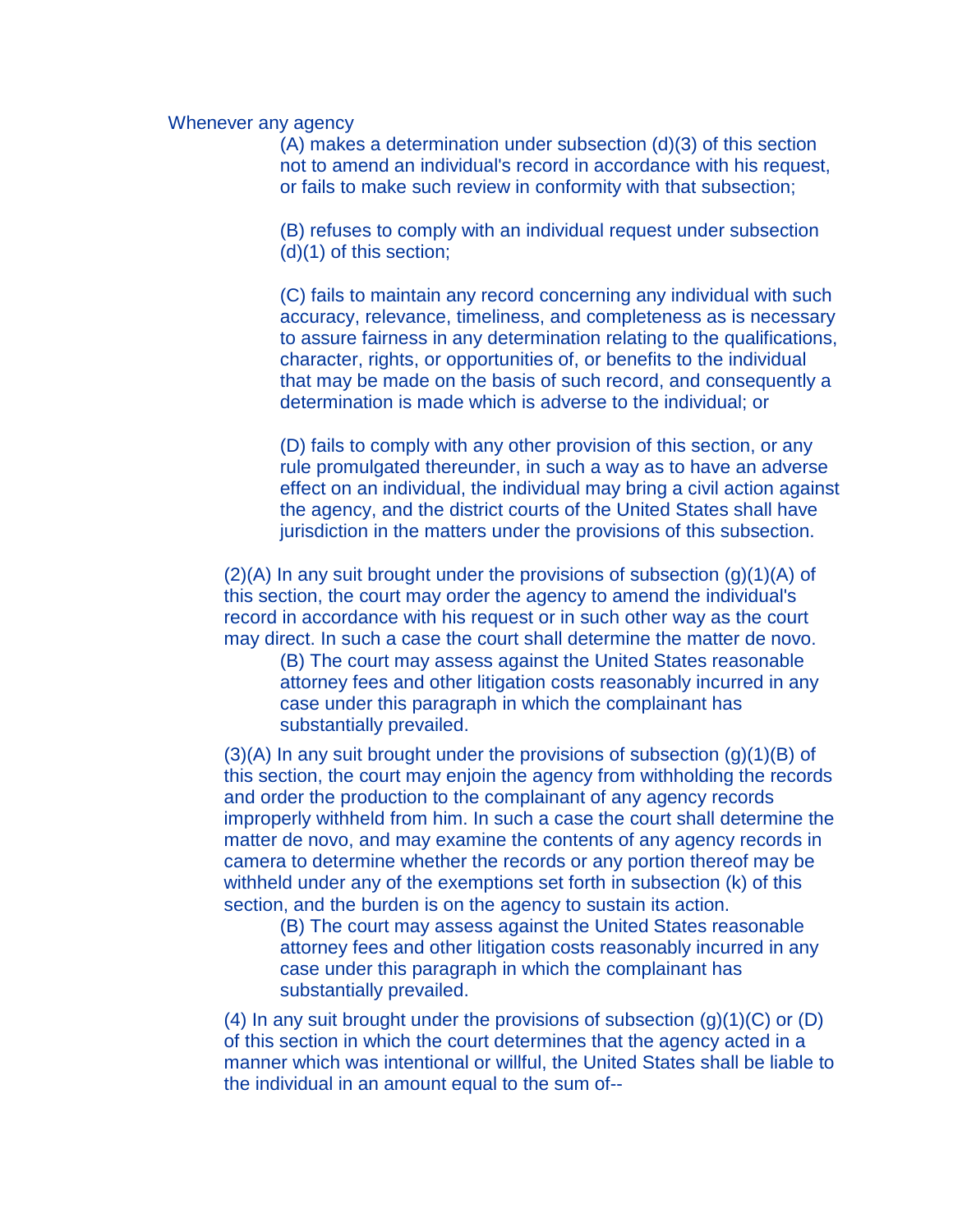(A) actual damages sustained by the individual as a result of the refusal or failure, but in no case shall a person entitled to recovery receive less than the sum of \$1,000; and

(B) the costs of the action together with reasonable attorney fees as determined by the court.

(5) An action to enforce any liability created under this section may be brought in the district court of the United States in the district in which the complainant resides, or has his principal place of business, or in which the agency records are situated, or in the District of Columbia, without regard to the amount in controversy, within two years from the date on which the cause of action arises, except that where an agency has materially and willfully misrepresented any information required under this section to be disclosed to an individual and the information so misrepresented is material to establishment of the liability of the agency to the individual under this section, the action may be brought at any time within two years after discovery by the individual of the misrepresentation. Nothing in this section shall be construed to authorize any civil action by reason of any injury sustained as the result of a disclosure of a record prior to September 27, 1975.

(h) Rights of legal guardians

For the purposes of this section, the parent of any minor, or the legal guardian of any individual who has been declared to be incompetent due to physical or mental incapacity or age by a court of competent jurisdiction, may act on behalf of the individual.

#### (i)(1) Criminal penalties

Any officer or employee of an agency, who by virtue of his employment or official position, has possession of, or access to, agency records which contain individually identifiable information the disclosure of which is prohibited by this section or by rules or regulations established thereunder, and who knowing that disclosure of the specific material is so prohibited, willfully discloses the material in any manner to any person or agency not entitled to receive it, shall be guilty of a misdemeanor and fined not more than \$5,000.

(2) Any officer or employee of any agency who willfully maintains a system of records without meeting the notice requirements of subsection (e)(4) of this section shall be guilty of a misdemeanor and fined not more than \$5,000.

(3) Any person who knowingly and willfully requests or obtains any record concerning an individual from an agency under false pretenses shall be guilty of a misdemeanor and fined not more than \$5,000.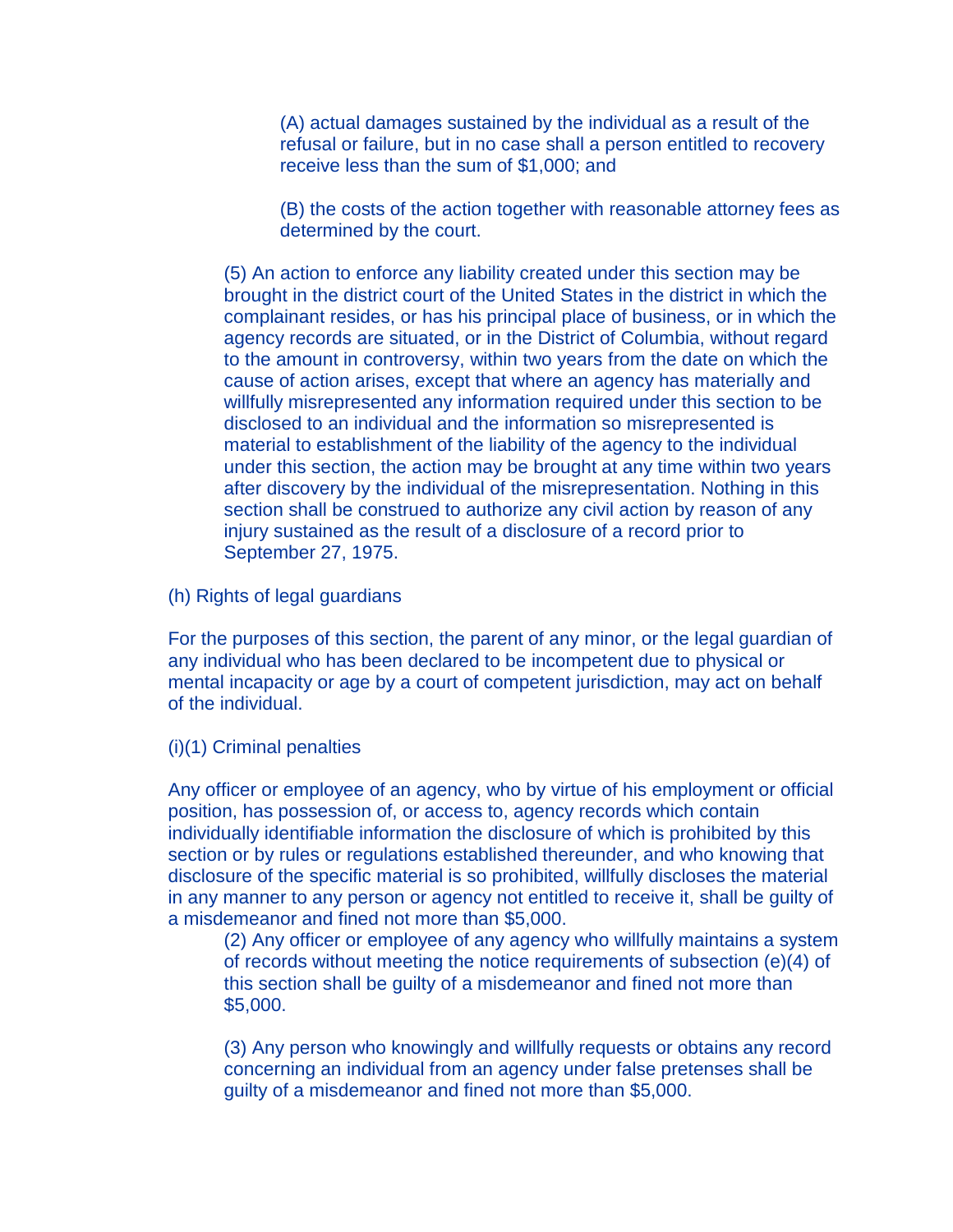### (j) General exemptions

The head of any agency may promulgate rules, in accordance with the requirements (including general notice) of sections 553(b)(1), (2), and (3), (c), and (e) of this title, to exempt any system of records within the agency from any part of this section except subsections (b),  $(c)(1)$  and  $(2)$ ,  $(e)(4)(A)$  through  $(F)$ , (e)(6), (7), (9), (10), and (11), and (i) if the system of records is--

(1) maintained by the Central Intelligence Agency; or

(2) maintained by an agency or component thereof which performs as its principal function any activity pertaining to the enforcement of criminal laws, including police efforts to prevent, control, or reduce crime or to apprehend criminals, and the activities of prosecutors, courts, correctional, probation, pardon, or parole authorities, and which consists of (A) information compiled for the purpose of identifying individual criminal offenders and alleged offenders and consisting only of identifying data and notations of arrests, the nature and disposition of criminal charges, sentencing, confinement, release, and parole and probation status; (B) information compiled for the purpose of a criminal investigation, including reports of informants and investigators, and associated with an identifiable individual; or (C) reports identifiable to an individual compiled at any stage of the process of enforcement of the criminal laws from arrest or indictment through release from supervision.

At the time rules are adopted under this subsection, the agency shall include in the statement required under section 553(c) of this title, the reasons why the system of records is to be exempted from a provision of this section.

(k) Specific exemptions

The head of any agency may promulgate rules, in accordance with the requirements (including general notice) of sections 553(b)(1), (2), and (3), (c), and (e) of this title, to exempt any system of records within the agency from subsections  $(c)(3)$ ,  $(d)$ ,  $(e)(1)$ ,  $(e)(4)(G)$ ,  $(H)$ , and  $(H)$  and  $(H)$  of this section if the system of records is--

(1) subject to the provisions of section 552(b)(1) of this title;

(2) investigatory material compiled for law enforcement purposes, other than material within the scope of subsection (j)(2) of this section: Provided, however, That if any individual is denied any right, privilege, or benefit that he would otherwise be entitled by Federal law, or for which he would otherwise be eligible, as a result of the maintenance of such material, such material shall be provided to such individual, except to the extent that the disclosure of such material would reveal the identity of a source who furnished information to the Government under an express promise that the identity of the source would be held in confidence, or, prior to the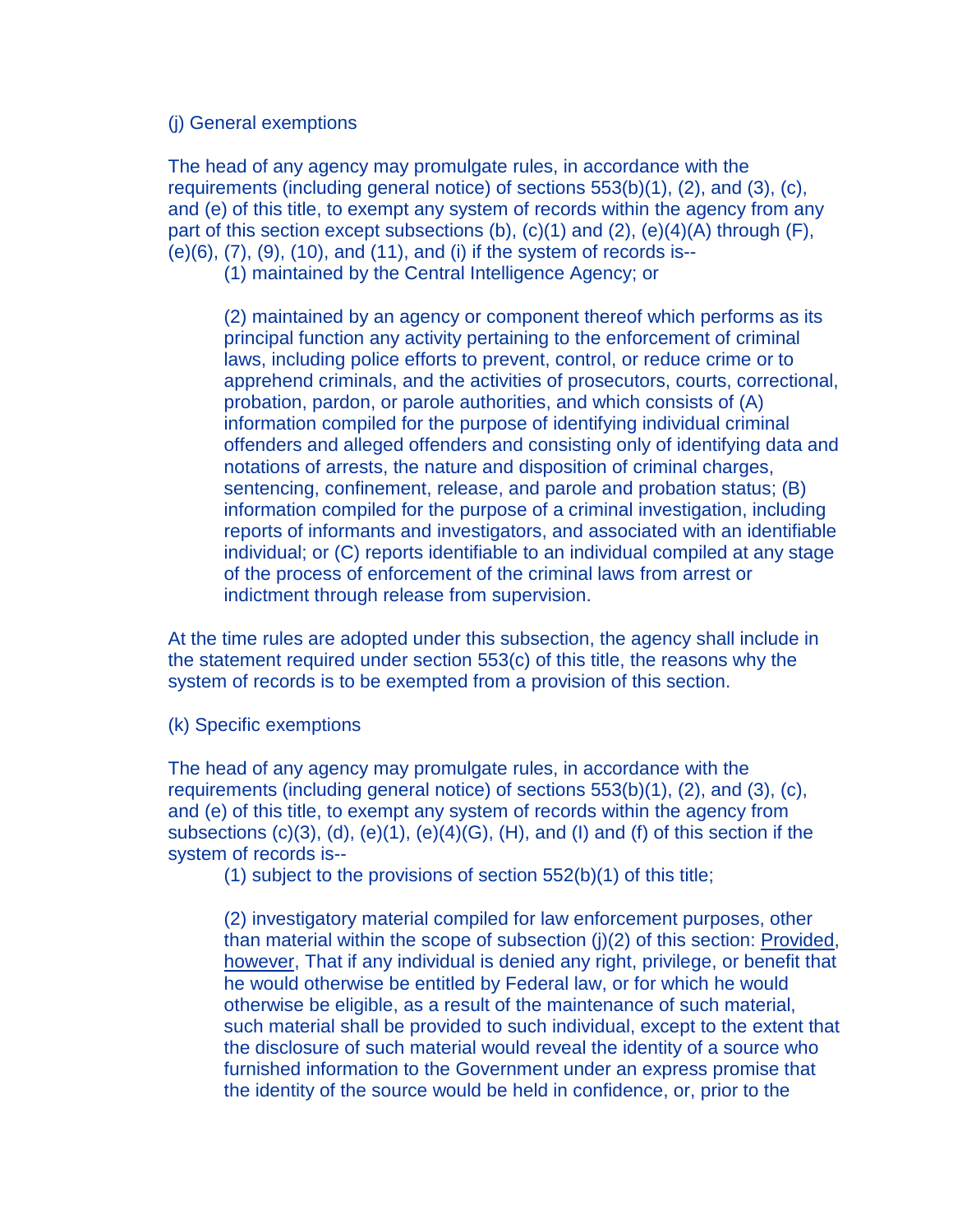effective date of this section, under an implied promise that the identity of the source would be held in confidence;

(3) maintained in connection with providing protective services to the President of the United States or other individuals pursuant to section 3056 of Title 18;

(4) required by statute to be maintained and used solely as statistical records;

(5) investigatory material compiled solely for the purpose of determining suitability, eligibility, or qualifications for Federal civilian employment, military service, Federal contracts, or access to classified information, but only to the extent that the disclosure of such material would reveal the identity of a source who furnished information to the Government under an express promise that the identity of the source would be held in confidence, or, prior to the effective date of this section, under an implied promise that the identity of the source would be held in confidence;

(6) testing or examination material used solely to determine individual qualifications for appointment or promotion in the Federal service the disclosure of which would compromise the objectivity or fairness of the testing or examination process; or

(7) evaluation material used to determine potential for promotion in the armed services, but only to the extent that the disclosure of such material would reveal the identity of a source who furnished information to the Government under an express promise that the identity of the source would be held in confidence, or, prior to the effective date of this section, under an implied promise that the identity of the source would be held in confidence.

At the time rules are adopted under this subsection, the agency shall include in the statement required under section 553(c) of this title, the reasons why the system of records is to be exempted from a provision of this section.

### (1) Archival records

(1) Each agency record which is accepted by the Archivist of the United States for storage, processing, and servicing in accordance with section 3103 of Title 44 shall, for the purposes of this section, be considered to be maintained by the agency which deposited the record and shall be subject to the provisions of this section. The Archivist of the United States shall not disclose the record except to the agency which maintains the record, or under rules established by that agency which are not inconsistent with the provisions of this section.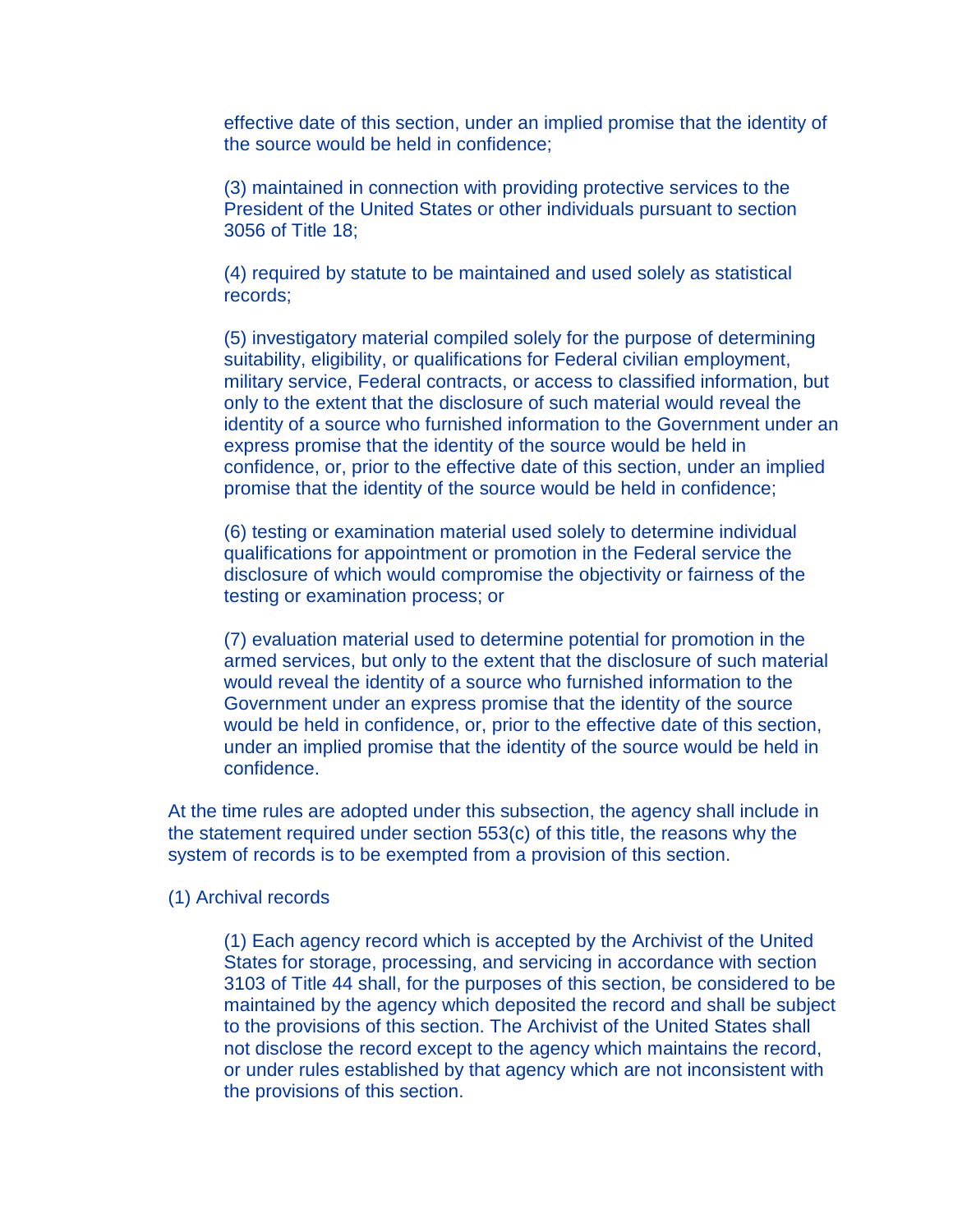(2) Each agency record pertaining to an identifiable individual which was transferred to the National Archives of the United States as a record which has sufficient historical or other value to warrant its continued preservation by the United States Government, prior to the effective date of this section, shall, for the purposes of this section, be considered to be maintained by the National Archives and shall not be subject to the provisions of this section, except that a statement generally describing such records (modeled after the requirements relating to records subject to subsections (e)(4)(A) through (G) of this section) shall be published in the Federal Register.

(3) Each agency record pertaining to an identifiable individual which is transferred to the National Archives of the United States as a record which has sufficient historical or other value to warrant its continued preservation by the United States Government, on or after the effective date of this section, shall, for the purposes of this section, be considered to be maintained by the National Archives and shall be exempt from the requirements of this section except subsections (e)(4)(A) through (G) and (e)(9) of this section.

(m) Government contractors

(1) When an agency provides by a contract for the operation by or on behalf of the agency of a system of records to accomplish an agency function, the agency shall, consistent with its authority, cause the requirements of this section to be applied to such system. For purposes of subsection (i) of this section any such contractor and any employee of such contractor, if such contract is agreed to on or after the effective date of this section, shall be considered to be an employee of an agency.

(2) A consumer reporting agency to which a record is disclosed under section 3711(e) of Title 31 shall not be considered a contractor for the purposes of this section.

#### (n) Mailing lists

An individual's name and address may not be sold or rented by an agency unless such action is specifically authorized by law. This provision shall not be construed to require the withholding of names and addresses otherwise permitted to be made public.

(o) Matching agreements -- (1) No record which is contained in a system of records may be disclosed to a recipient agency or non-Federal agency for use in a computer matching program except pursuant to a written agreement between the source agency and the recipient agency or non-Federal agency specifying--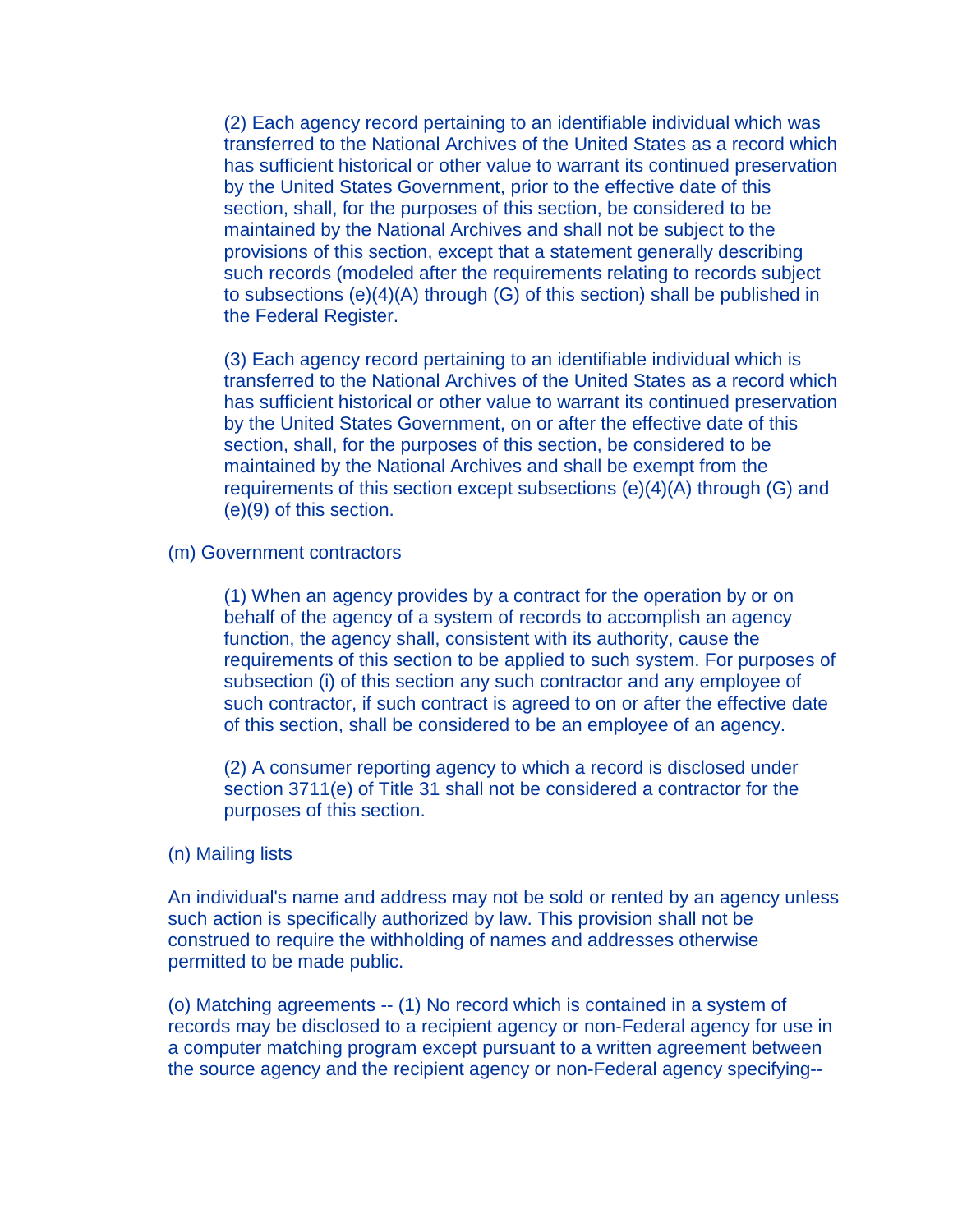(A) the purpose and legal authority for conducting the program;

(B) the justification for the program and the anticipated results, including a specific estimate of any savings;

(C) a description of the records that will be matched, including each data element that will be used, the approximate number of records that will be matched, and the projected starting and completion dates of the matching program;

(D) procedures for providing individualized notice at the time of application, and notice periodically thereafter as directed by the Data Integrity Board of such agency (subject to guidance provided by the Director of the Office of Management and Budget pursuant to subsection (v)), to--

> (i) applicants for and recipients of financial assistance or payments under Federal benefit programs, and

(ii) applicants for and holders of positions as Federal personnel, that any information provided by such applicants, recipients, holders, and individuals may be subject to verification through matching programs;

(E) procedures for verifying information produced in such matching program as required by subsection (p);

(F) procedures for the retention and timely destruction of identifiable records created by a recipient agency or non-Federal agency in such matching program;

(G) procedures for ensuring the administrative, technical, and physical security of the records matched and the results of such programs;

(H) prohibitions on duplication and redisclosure of records provided by the source agency within or outside the recipient agency or the non-Federal agency, except where required by law or essential to the conduct of the matching program;

(I) procedures governing the use by a recipient agency or non-Federal agency of records provided in a matching program by a source agency, including procedures governing return of the records to the source agency or destruction of records used in such program;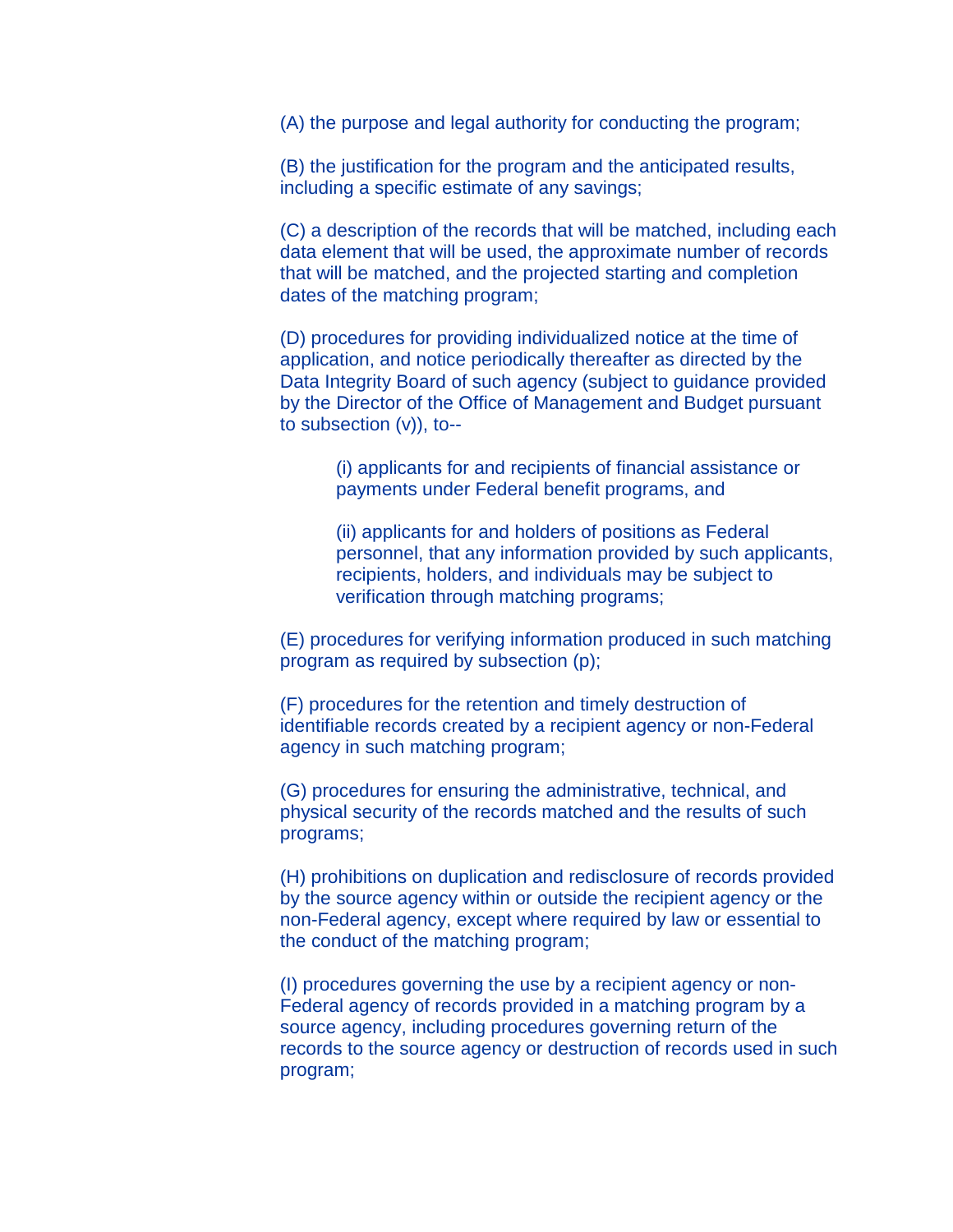(J) information on assessments that have been made on the accuracy of the records that will be used in such matching program; and

(K) that the Comptroller General may have access to all records of a recipient agency or a non-Federal agency that the Comptroller General deems necessary in order to monitor or verify compliance with the agreement.

(2)(A) A copy of each agreement entered into pursuant to paragraph (1) shall--

> (i) be transmitted to the Committee on Governmental Affairs of the Senate and the Committee on Government Operations of the House of Representatives; and

(ii) be available upon request to the public.

(B) No such agreement shall be effective until 30 days after the date on which such a copy is transmitted pursuant to subparagraph  $(A)(i)$ .

(C) Such an agreement shall remain in effect only for such period, not to exceed 18 months, as the Data Integrity Board of the agency determines is appropriate in light of the purposes, and length of time necessary for the conduct, of the matching program.

(D) Within 3 months prior to the expiration of such an agreement pursuant to subparagraph (C), the Data Integrity Board of the agency may, without additional review, renew the matching agreement for a current, ongoing matching program for not more than one additional year if--

(i) such program will be conducted without any change; and

(ii) each party to the agreement certifies to the Board in writing that the program has been conducted in compliance with the agreement.

### (p) Verification and Opportunity to Contest Findings

(1) In order to protect any individual whose records are used in a matching program, no recipient agency, non-Federal agency, or source agency may suspend, terminate, reduce, or make a final denial of any financial assistance or payment under a Federal benefit program to such individual, or take other adverse action against such individual, as a result of information produced by such matching program, until--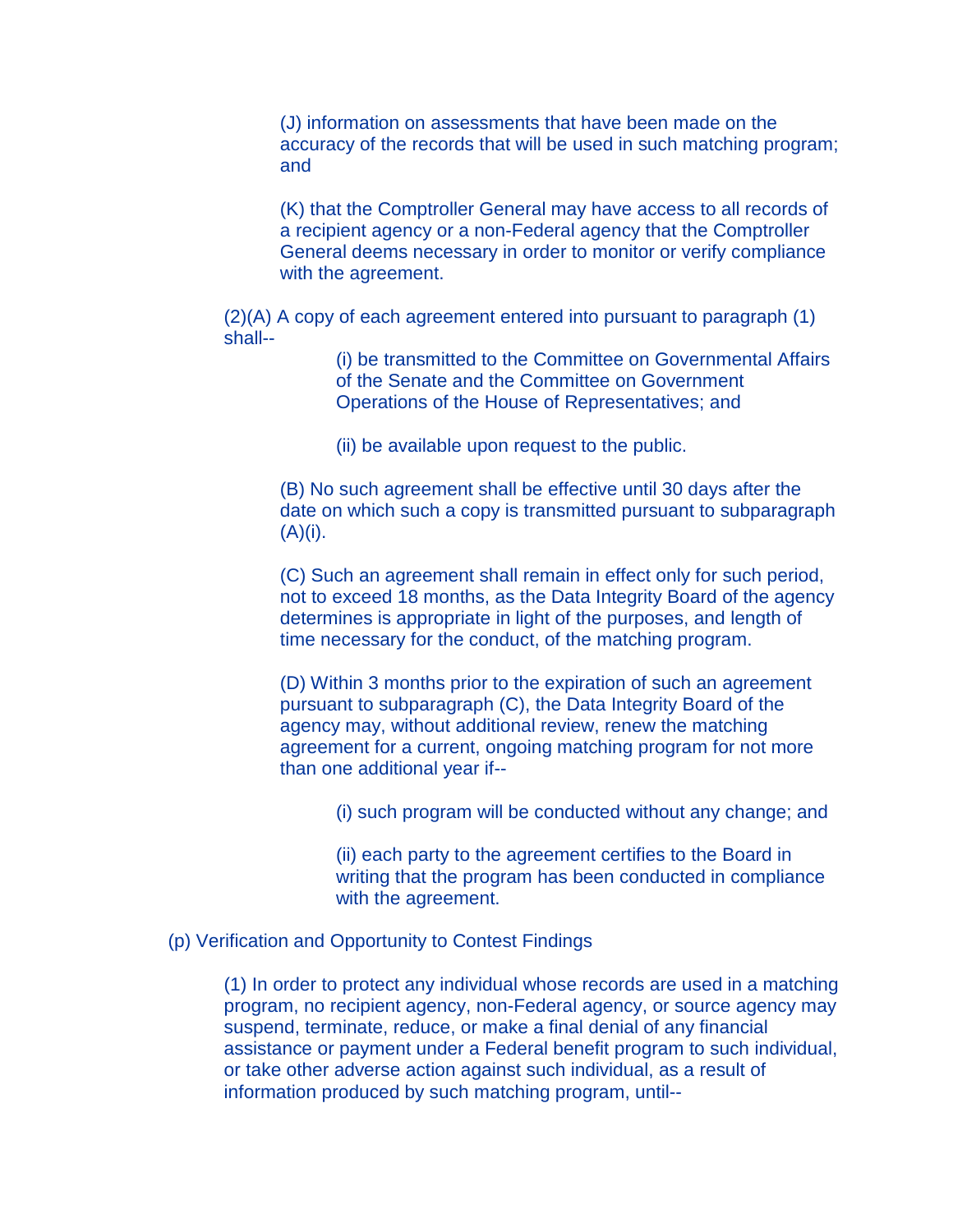(A)(i) the agency has independently verified the information; or (ii) the Data Integrity Board of the agency, or in the case of a non-Federal agency the Data Integrity Board of the source agency, determines in accordance with guidance issued by the Director of the Office of Management and Budget that-- (I) the information is limited to identification and

amount of benefits paid by the source agency under a Federal benefit program; and

(II) there is a high degree of confidence that the information provided to the recipient agency is accurate;

(B) the individual receives a notice from the agency containing a statement of its findings and informing the individual of the opportunity to contest such findings; and

(C)(i) the expiration of any time period established for the program by statute or regulation for the individual to respond to that notice; or

> (ii) in the case of a program for which no such period is established, the end of the 30-day period beginning on the date on which notice under subparagraph (B) is mailed or otherwise provided to the individual.

(2) Independent verification referred to in paragraph (1) requires investigation and confirmation of specific information relating to an individual that is used as a basis for an adverse action against the individual, including where applicable investigation and confirmation of--

(A) the amount of any asset or income involved;

(B) whether such individual actually has or had access to such asset or income for such individual's own use; and

(C) the period or periods when the individual actually had such asset or income.

(3) Notwithstanding paragraph (1), an agency may take any appropriate action otherwise prohibited by such paragraph if the agency determines that the public health or public safety may be adversely affected or significantly threatened during any notice period required by such paragraph.

(q) Sanctions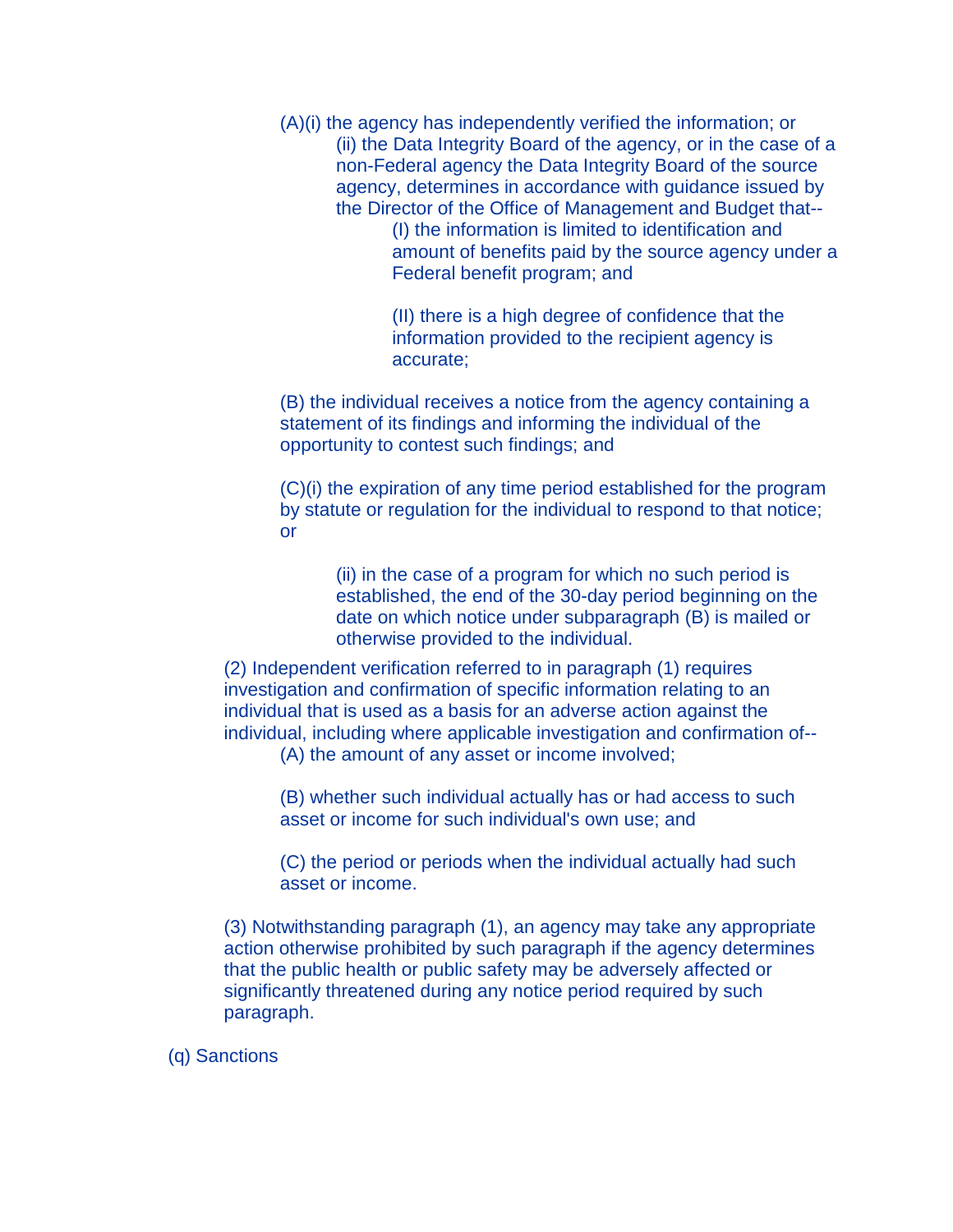(1) Notwithstanding any other provision of law, no source agency may disclose any record which is contained in a system of records to a recipient agency or non-Federal agency for a matching program if such source agency has reason to believe that the requirements of subsection (p), or any matching agreement entered into pursuant to subsection (o), or both, are not being met by such recipient agency.

(2) No source agency may renew a matching agreement unless--

(A) the recipient agency or non-Federal agency has certified that it has complied with the provisions of that agreement; and

(B) the source agency has no reason to believe that the certification is inaccurate.

(r) Report on new systems and matching programs

Each agency that proposes to establish or make a significant change in a system of records or a matching program shall provide adequate advance notice of any such proposal (in duplicate) to the Committee on Government Operations of the House of Representatives, the Committee on Governmental Affairs of the Senate, and the Office of Management and Budget in order to permit an evaluation of the probable or potential effect of such proposal on the privacy or other rights of individuals.

(s) [Biennial report] Repealed by the Federal Reports Elimination and Sunset Act of 1995, Pub. L. No. 104-66, § 3003, 109 Stat. 707, 734-36 (1995), amended by Pub. L. No. 106-113, § 236, 113 Stat. 1501, 1501A-302 (1999) (changing effective date to May 15, 2000).

(t) Effect of other laws

(1) No agency shall rely on any exemption contained in section 552 of this title to withhold from an individual any record which is otherwise accessible to such individual under the provisions of this section.

(2) No agency shall rely on any exemption in this section to withhold from an individual any record which is otherwise accessible to such individual under the provisions of section 552 of this title.

(u) Data Integrity Boards

(1) Every agency conducting or participating in a matching program shall establish a Data Integrity Board to oversee and coordinate among the various components of such agency the agency's implementation of this section.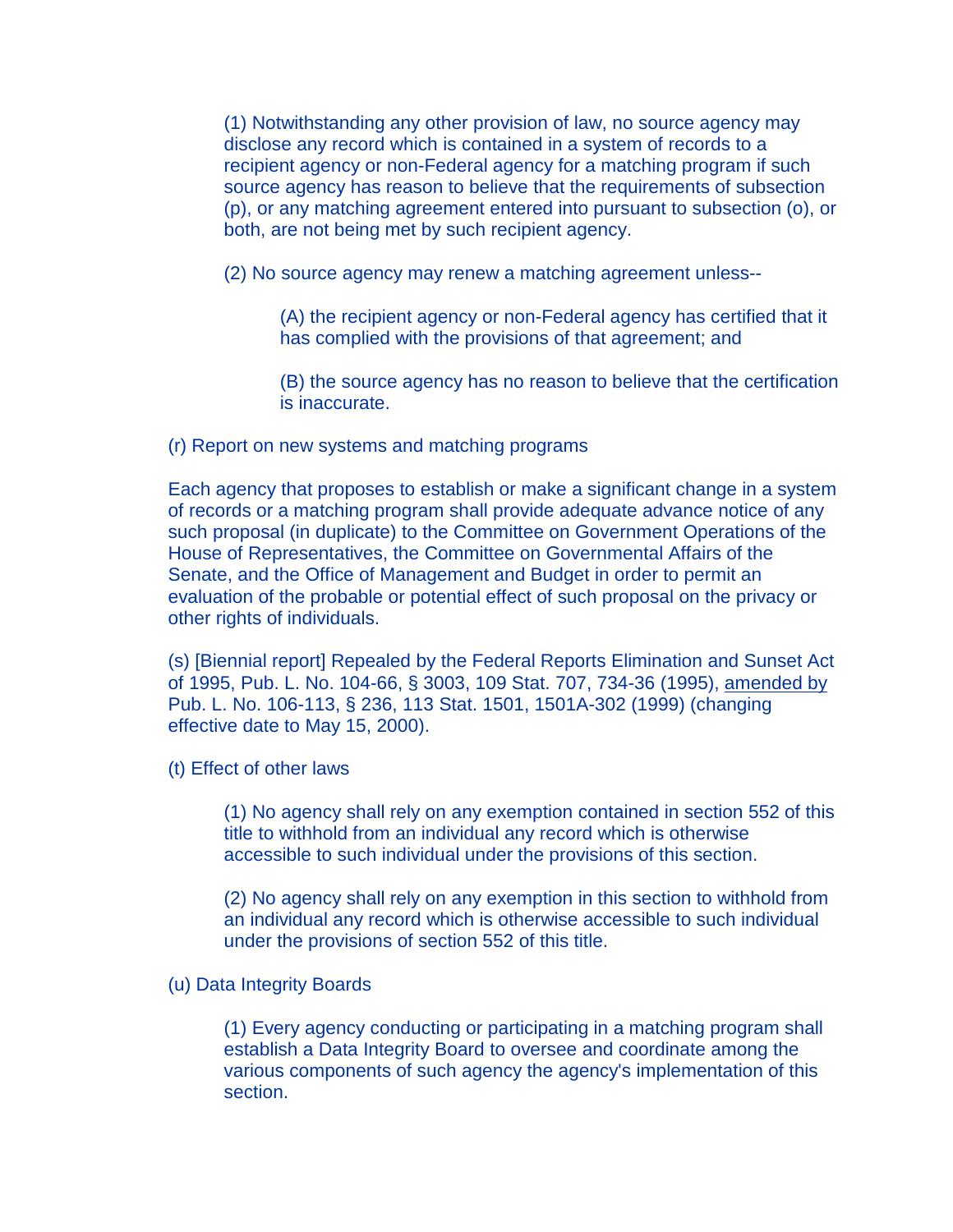(2) Each Data Integrity Board shall consist of senior officials designated by the head of the agency, and shall include any senior official designated by the head of the agency as responsible for implementation of this section, and the inspector general of the agency, if any. The inspector general shall not serve as chairman of the Data Integrity Board.

(3) Each Data Integrity Board--

(A) shall review, approve, and maintain all written agreements for receipt or disclosure of agency records for matching programs to ensure compliance with subsection (o), and all relevant statutes, regulations, and guidelines;

(B) shall review all matching programs in which the agency has participated during the year, either as a source agency or recipient agency, determine compliance with applicable laws, regulations, guidelines, and agency agreements, and assess the costs and benefits of such programs;

(C) shall review all recurring matching programs in which the agency has participated during the year, either as a source agency or recipient agency, for continued justification for such disclosures;

(D) shall compile an annual report, which shall be submitted to the head of the agency and the Office of Management and Budget and made available to the public on request, describing the matching activities of the agency, including--

> (i) matching programs in which the agency has participated as a source agency or recipient agency;

(ii) matching agreements proposed under subsection (o) that were disapproved by the Board;

(iii) any changes in membership or structure of the Board in the preceding year;

(iv) the reasons for any waiver of the requirement in paragraph (4) of this section for completion and submission of a cost-benefit analysis prior to the approval of a matching program;

(v) any violations of matching agreements that have been alleged or identified and any corrective action taken; and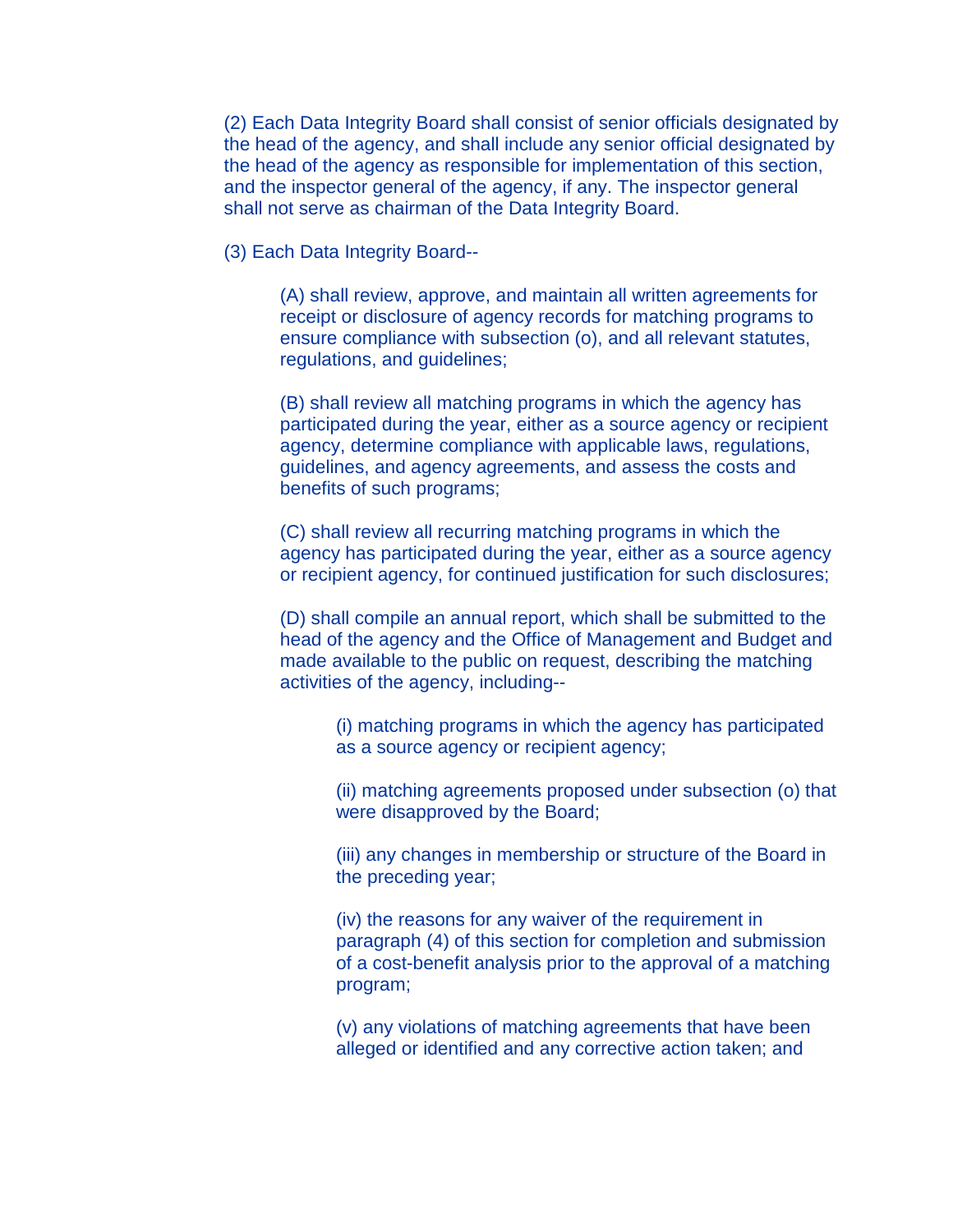(vi) any other information required by the Director of the Office of Management and Budget to be included in such report;

(E) shall serve as a clearinghouse for receiving and providing information on the accuracy, completeness, and reliability of records used in matching programs;

(F) shall provide interpretation and guidance to agency components and personnel on the requirements of this section for matching programs;

(G) shall review agency recordkeeping and disposal policies and practices for matching programs to assure compliance with this section; and

(H) may review and report on any agency matching activities that are not matching programs.

(4)(A) Except as provided in subparagraphs (B) and (C), a Data Integrity Board shall not approve any written agreement for a matching program unless the agency has completed and submitted to such Board a costbenefit analysis of the proposed program and such analysis demonstrates that the program is likely to be cost effective.

(B) The Board may waive the requirements of subparagraph (A) of this paragraph if it determines in writing, in accordance with guidelines prescribed by the Director of the Office of Management and Budget, that a cost-benefit analysis is not required.

(C) A cost-benefit analysis shall not be required under subparagraph (A) prior to the initial approval of a written agreement for a matching program that is specifically required by statute. Any subsequent written agreement for such a program shall not be approved by the Data Integrity Board unless the agency has submitted a cost-benefit analysis of the program as conducted under the preceding approval of such agreement.

(5)(A) If a matching agreement is disapproved by a Data Integrity Board, any party to such agreement may appeal the disapproval to the Director of the Office of Management and Budget. Timely notice of the filing of such an appeal shall be provided by the Director of the Office of Management and Budget to the Committee on Governmental Affairs of the Senate and the Committee on Government Operations of the House of Representatives.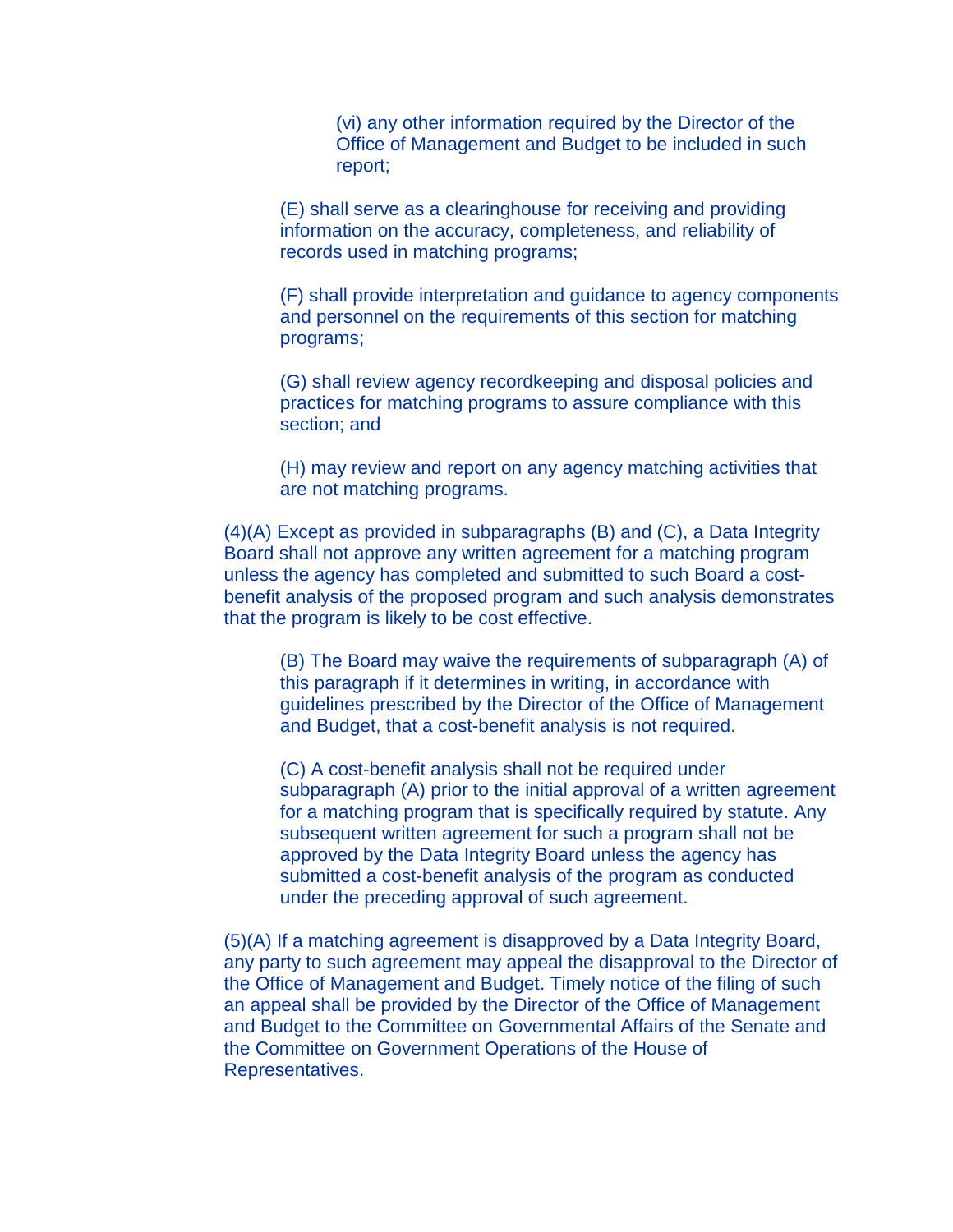(B) The Director of the Office of Management and Budget may approve a matching agreement notwithstanding the disapproval of a Data Integrity Board if the Director determines that--

> (i) the matching program will be consistent with all applicable legal, regulatory, and policy requirements;

(ii) there is adequate evidence that the matching agreement will be cost- effective; and

(iii) the matching program is in the public interest.

(C) The decision of the Director to approve a matching agreement shall not take effect until 30 days after it is reported to committees described in subparagraph (A).

(D) If the Data Integrity Board and the Director of the Office of Management and Budget disapprove a matching program proposed by the inspector general of an agency, the inspector general may report the disapproval to the head of the agency and to the Congress.

(6) The Director of the Office of Management and Budget shall, annually during the first 3 years after the date of enactment of this subsection and biennially thereafter, consolidate in a report to the Congress the information contained in the reports from the various Data Integrity Boards under paragraph (3)(D). Such report shall include detailed information about costs and benefits of matching programs that are conducted during the period covered by such consolidated report, and shall identify each waiver granted by a Data Integrity Board of the requirement for completion and submission of a cost-benefit analysis and the reasons for granting the waiver.

(7) In the reports required by paragraphs (3)(D) and (6), agency matching activities that are not matching programs may be reported on an aggregate basis, if and to the extent necessary to protect ongoing law enforcement or counterintelligence investigations.

(v) Office of Management and Budget Responsibilities

The Director of the Office of Management and Budget shall--

(1) develop and, after notice and opportunity for public comment, prescribe guidelines and regulations for the use of agencies in implementing the provisions of this section; and

(2) provide continuing assistance to and oversight of the implementation of this section by agencies.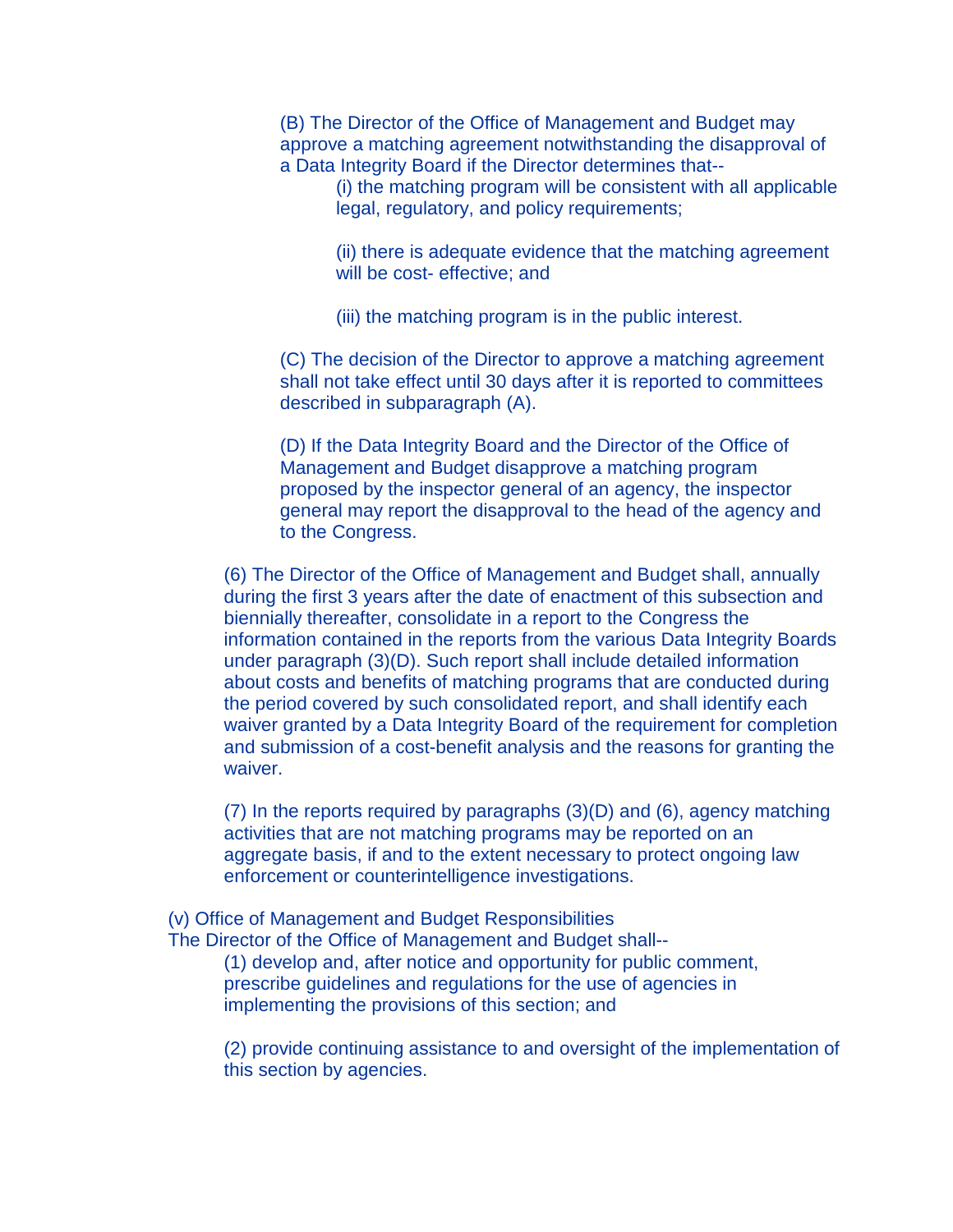### **The following section originally was part of the Privacy Act but was not codified; it may be found at § 552a (note).**

Sec. 7(a) (1) It shall be unlawful for any Federal, State or local government agency to deny to any individual any right, benefit, or privilege provided by law because of such individual's refusal to disclose his social security account number.

(2) the provisions of paragraph (1) of this subsection shall not apply with respect to--

(A) any disclosure which is required by Federal statute, or

(B) any disclosure of a social security number to any Federal, State, or local agency maintaining a system of records in existence and operating before January 1, 1975, if such disclosure was required under statute or regulation adopted prior to such date to verify the identity of an individual.

(b) Any Federal, State or local government agency which requests an individual to disclose his social security account number shall inform that individual whether that disclosure is mandatory or voluntary, by what statutory or other authority such number is solicited, and what uses will be made of it.

### **The following sections originally were part of P.L. 100-503, the Computer Matching and Privacy Protection Act of 1988; they may be found at § 552a (note).**

Sec. 6 Functions of the Director of the Office of Management and Budget. (b) Implementation Guidance for Amendments -- The Director shall, pursuant to section 552a(v) of Title 5, United States Code, develop guidelines and regulations for the use of agencies in implementing the amendments made by this Act not later than 8 months after the date of enactment of this Act.

Sec. 9 Rules of Construction.

Nothing in the amendments made by this Act shall be construed to authorize--

(1) the establishment or maintenance by any agency of a national data bank that combines, merges, or links information on individuals maintained in systems of records by other Federal agencies;

(2) the direct linking of computerized systems of records maintained by Federal agencies;